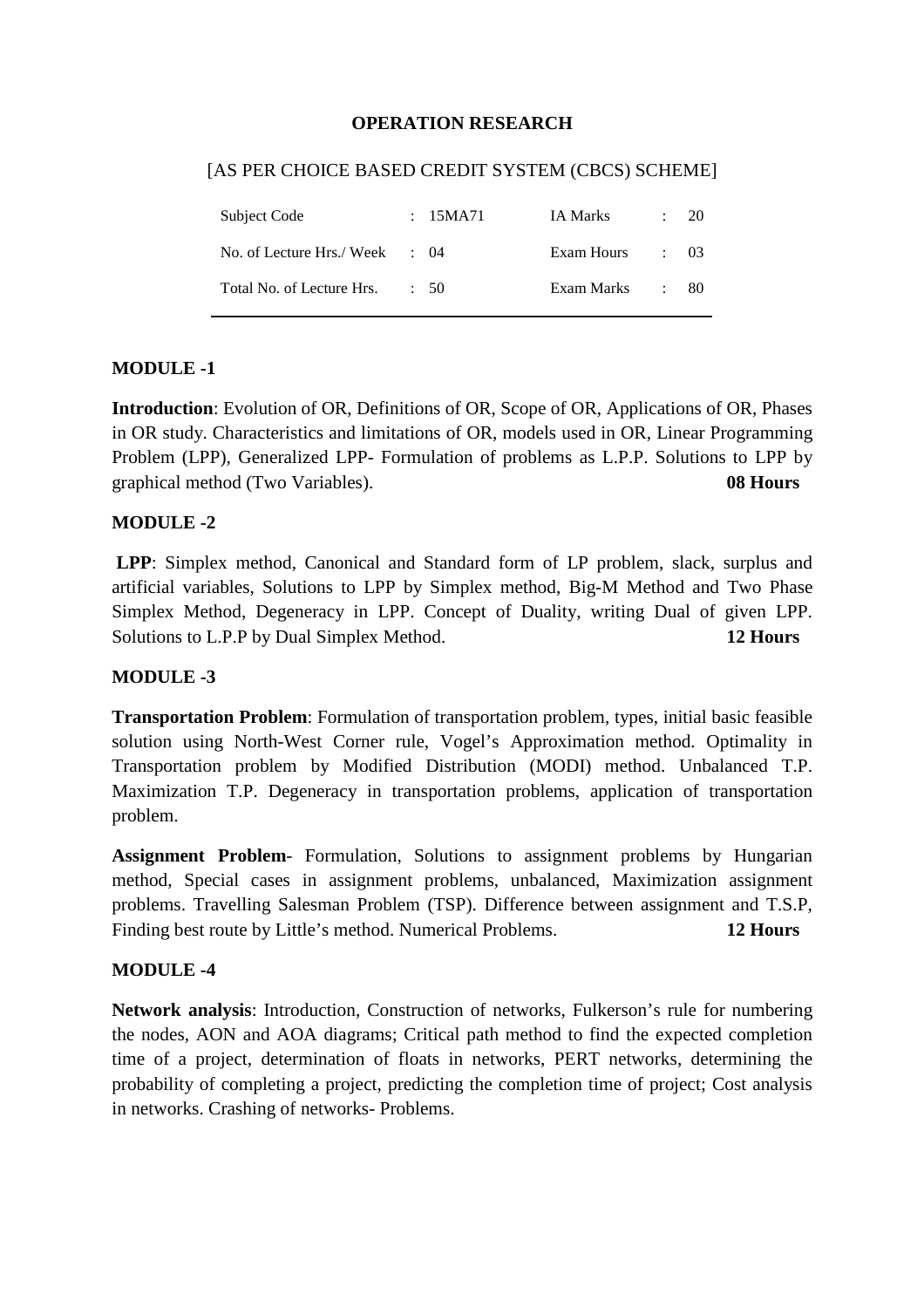**Queuing Theory**: Queuing systems and their characteristics, Pure-birth and Pure-death models (only equations), Kendall & Lee's notation of Queuing, empirical queuing models – Numerical on M/M/1 and M/M/C Queuing models. **10 Hours** 

### **MODULE -5**

**Game Theory**: Definition, Pure Strategy problems, Saddle point, Max-Min and Min-Max criteria, Principle of Dominance, Solution of games with Saddle point. Mixed Strategy problems. Solution of 2X2 games by Arithmetic method, Solution of 2Xn m and mX2 games by graphical method. Formulation of games.

**Sequencing**: Basic assumptions, Johnson's algorithm, sequencing 'n' jobs on single machine using priority rules, sequencing using Johnson's rule-'n' jobs on 2 machines, 'n' jobs on 3 machines, 'n' jobs on 'm' machines. Sequencing of 2 jobs on 'm' machines using graphical method. **08 Hours**

### **TEXT BOOKS:**

1. Operations Research, P K Gupta and D S Hira, S. Chand and Company LTD. Publications, New Delhi – 2007

2. Operations Research, An Introduction, Seventh Edition, Hamdy A. Taha, PHI Private Limited, 2006.

#### **REFERENCE BOOKS:**

1. Operations Research, Theory and Applications, Sixth Edition, J K Sharma, Trinity Press, Laxmi Publications Pvt. Ltd. 2016.

2. Operations Research, Paneerselvan, PHI

3. Operations Research, A M Natarajan, P Balasubramani, Pearson Education, 2005

4. Introduction to Operations Research, Hillier and Lieberman, 8th Ed., McGraw Hill

**Scheme of Examination:** Two questions to be set from each module. Students have to answer five full questions, choosing at least one full question from each module.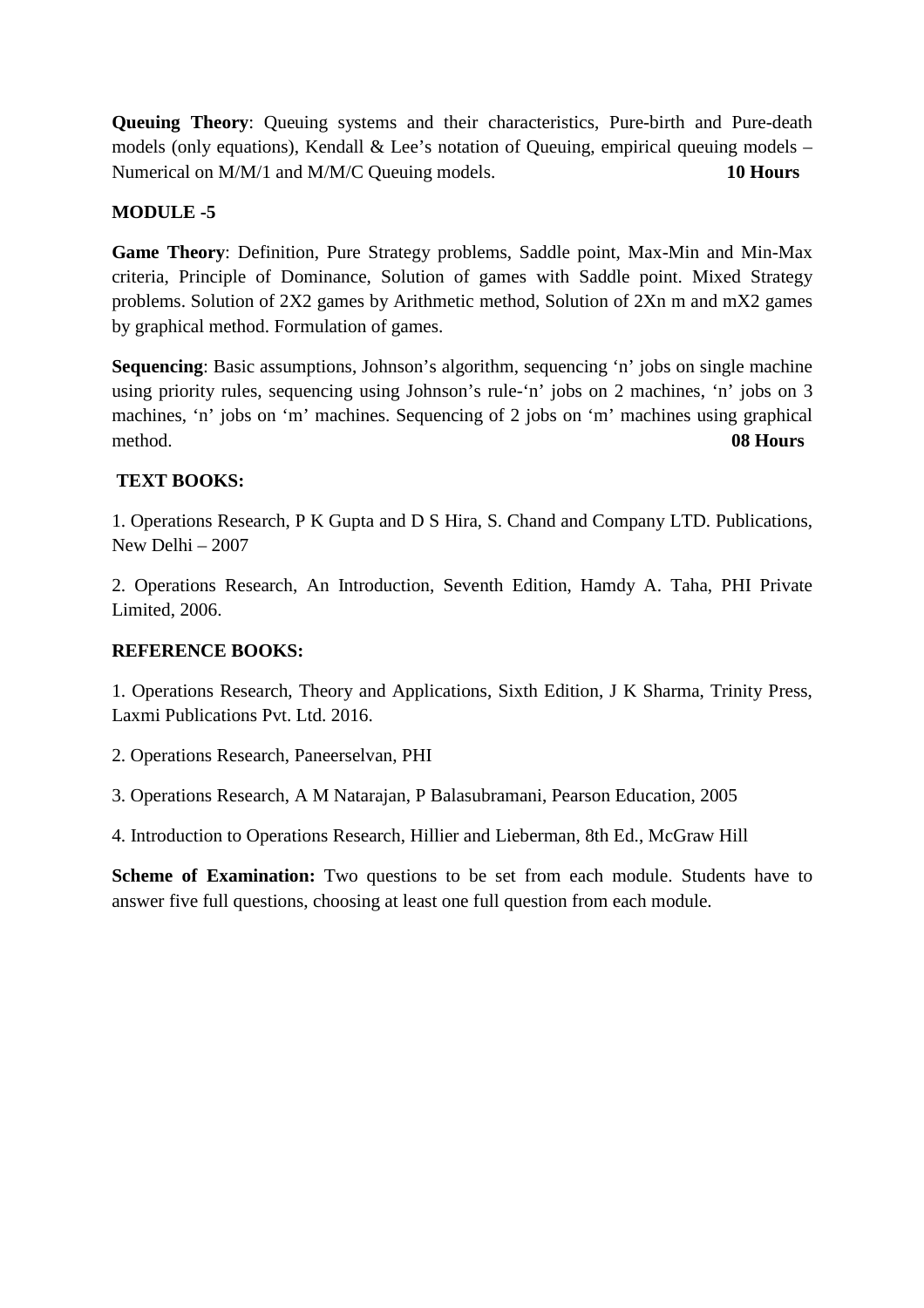#### **HYDRAULIC CIRCUITS AND PROGRAM LOGIC CONTROLLERS**

| Subject Code                             | : 15MA72  | IA Marks   | : 20            |      |
|------------------------------------------|-----------|------------|-----------------|------|
| No. of Lecture Hrs./Week $\therefore$ 04 |           | Exam Hours | $\therefore$ 03 |      |
| Total No. of Lecture Hrs.                | $\div$ 52 | Exam Marks |                 | - 80 |

#### [AS PER CHOICE BASED CREDIT SYSTEM (CBCS) SCHEME]

#### **Module 1: Introduction to Fluid Power Systems**

**Fluid power system:** components, advantages and applications. Transmission of power at static and dynamic states. Pascal's law and its applications.

**Fluids for hydraulic system:** types, properties, and selection. Additives, effect of temperature and pressure on hydraulic fluid. Seals, sealing materials, compatibility of seal with fluids. Types of pipes, hoses, and quick acting couplings. Pressure drop in hoses/pipes. Fluid conditioning through filters, strainers; sources of contamination and contamination control; heat exchangers. **10 Hours**

#### **Module 2: Pumps and Actuators**

**Pumps:** Classification of pumps, Pumping theory of positive displacement pumps, construction and working of Gear pumps, Vane pumps, Piston pumps, fixed and variable displacement pumps, Pump performance characteristics, pump selection factors, problems on pumps. Accumulators: Types, selection/ design procedure, applications of accumulators. Types of Intensifiers, Pressure switches /sensor, Temperature switches/sensor, Level sensor. **Actuators:** Classification cylinder and hydraulic motors, Hydraulic cylinders, single and double acting cylinder, mounting arrangements, cushioning, special types of cylinders, problems on cylinders. Construction and working of rotary actuators such as gear, vane, piston motors, and Hydraulic Motor. Theoretical torque, power, flow rate, and hydraulic motor performance; numerical problems. Symbolic representation of hydraulic actuators (cylinders and motors). **10 Hours** 

#### **Module 3: Components and Hydraulic Circuit Design**

**Components:** Classification of control valves, Directional Control Valves-symbolic representation, constructional features of poppet, sliding spool, rotary type valves solenoid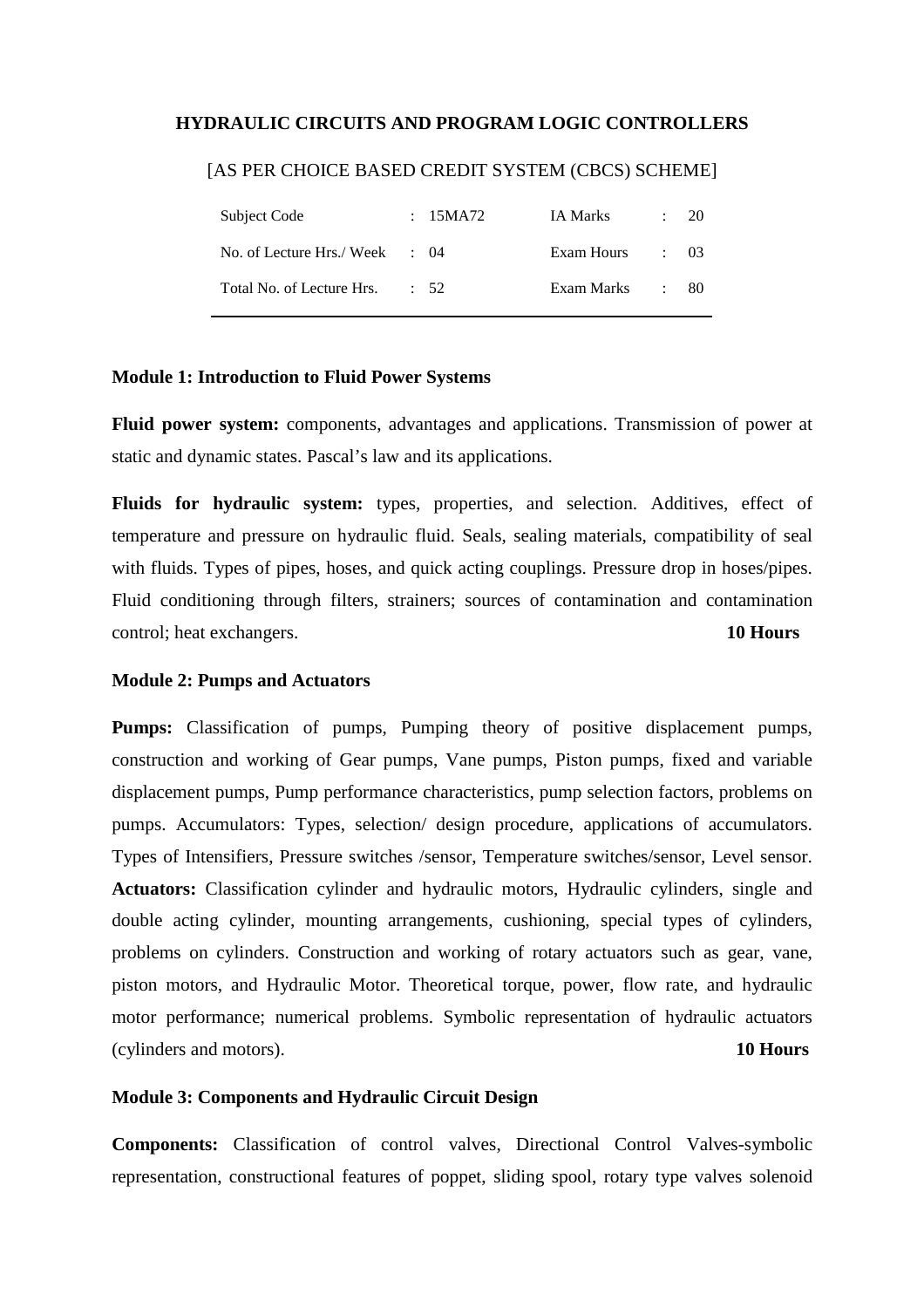and pilot operated DCV, shuttle valve, and check valves. Pressure control valves - types, direct operated types and pilot operated types. Flow Control Valves -compensated and noncompensated FCV, needle valve, temperature compensated, pressure compensated, pressure and temperature compensated FCV, symbolic representation. **Hydraulic Circuit Design:** Control of single and Double -acting hydraulic cylinder, regenerative circuit, pump unloading circuit, double pump hydraulic system, counter balance valve application, hydraulic cylinder sequencing circuits, cylinder synchronizing circuit using different methods, hydraulic circuit for force multiplication; speed control of hydraulic cylinder-metering in, metering out and bleed off circuits. Pilot pressure operated circuits. Hydraulic circuit examples with accumulator. **12 Hours**

#### **Module 4: Pneumatic Power Systems**

**Introduction to Pneumatic systems:** Pneumatic power system, advantages, limitations, applications, Choice of working medium. Characteristics of compressed air and air compressors. Structure of pneumatic control System, fluid conditioners-dryers and FRL unit. **Pneumatic Actuators:** Linear cylinder – types of cylinders, working, end position cushioning, seals, mounting arrangements, and applications. Rotary cylinders- types, construction and application, symbols. **Pneumatic Control Valves:** DCV such as poppet, spool, suspended seat type slide valve, pressure control valves, flow control valves, types and construction, use of memory valve, Quick exhaust valve, time delay valve, shuttle valve, twin pressure valve, symbols. **10 Hours**

#### **Module 5: Programmable Logic Controller**

Fundamentals of programmable logic controller – Functions of PLCs – PLC operations – Evaluation of the modern PLC – Memory– Selection of PLC – Features of PLC – Architecture – Basics of PLC programming – Developing Fundamental wiring diagrams – Problem solving using logic ladder diagrams – communication in PLCs – Programming Timers – Programming counters – Data Handling. PLC modules - Advanced PLCs. **10 Hours**

#### **TEXT BOOKS:**

- 1. Anthony Esposito, "Fluid Power with applications", Pearson edition, 2000.
- 2. Majumdar S.R., "Oil Hydraulics", Tala McGRaw HllL, 2002 .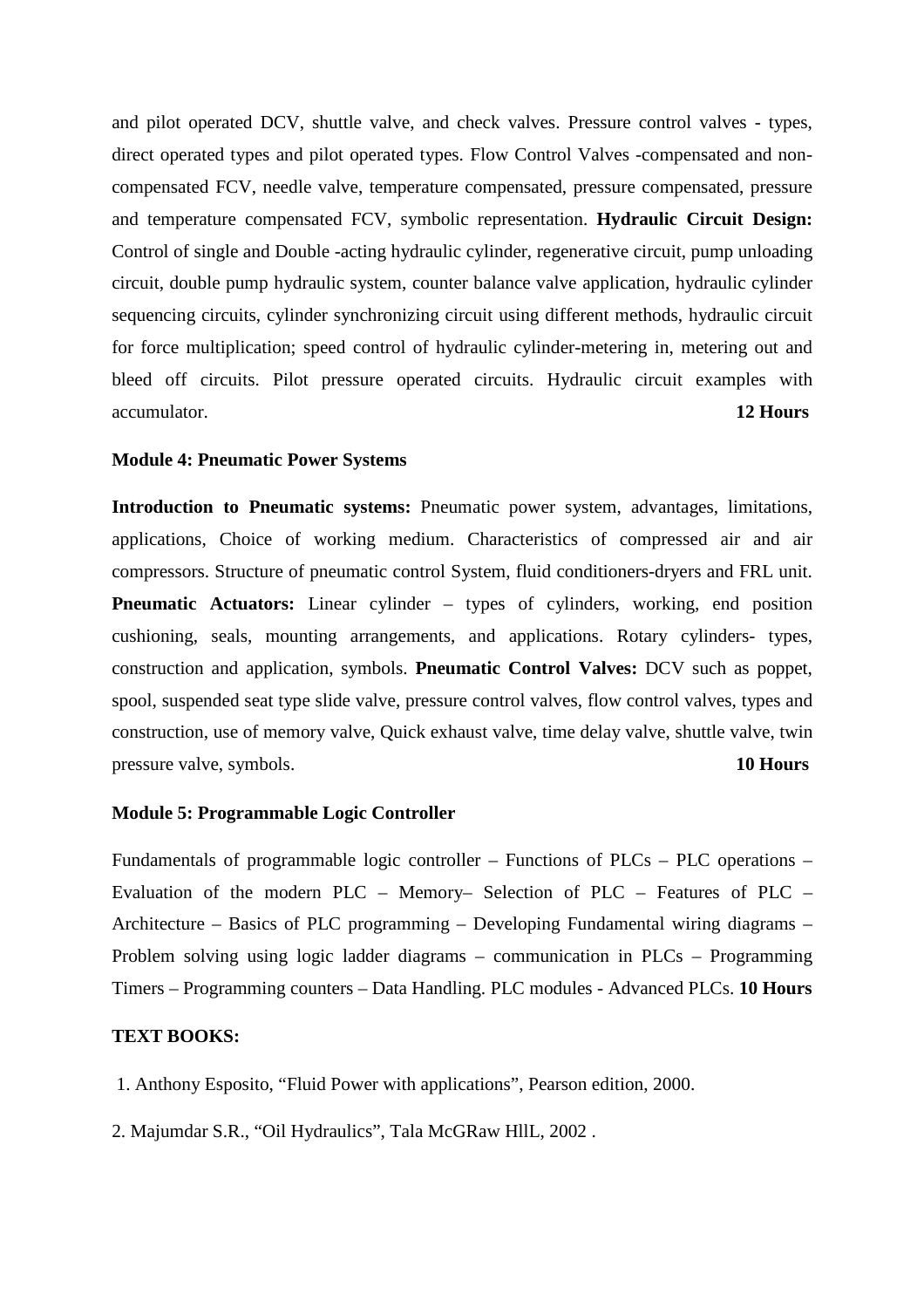3. Majumdar S.R., "Pneumatic systems - Principles and Maintenance", Tata McGraw-Hill, New Delhi, 2005.

4. "PLC and Industrial application", Madhuchhandan Gupta and SamarjitSen Gupta, pernram international pub. (Indian) Pvt. Ltd., 2011.

#### **REFERENCE BOOKS:**

1. John Pippenger, Tyler Hicks, "Industrial Hydraulics", McGraw Hill International Edition, 1980.

2. Andrew Par, Hydraulics and pneumatics, Jaico Publishing House, 2005.

3. FESTO, Fundamentals of Pneumatics, Vol I, II and III.

4. Herbert E. Merritt, "Hydraulic Control Systems", John Wiley and Sons, Inc.

5. Thomson, Introduction to Fluid power, Prentcie HaIl, 2004

6. John Watton, "Fundamentals of fluid power control", Cambridge University press, 2012.

7. GaryDunning,"Introduction to Programmable Logic Controllers", Thomson,2nd Edition.

8. John W Webb, Ronald A Reis, "Programmable Logic Controllers: Principles and Application", PHI Learning, New Delhi, 5th Edition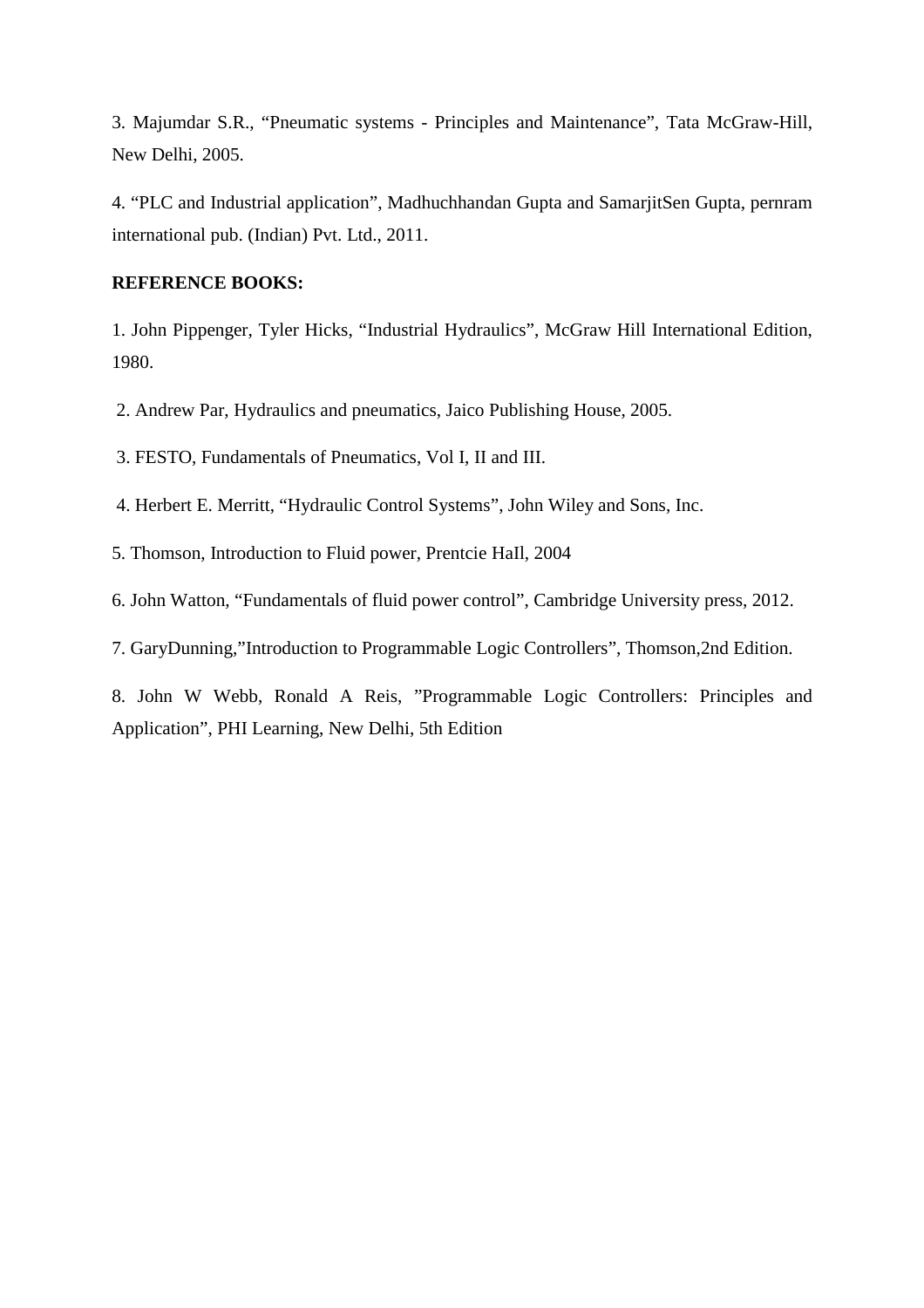#### **CONTROL ENGINEERING**

#### [AS PER CHOICE BASED CREDIT SYSTEM (CBCS) SCHEME]

| Subject Code                   | : 15MA73        | IA Marks   | $\ddot{\phantom{0}}$ | 20       |
|--------------------------------|-----------------|------------|----------------------|----------|
| No. of Lecture Hrs./ Week : 04 |                 | Exam Hours | $\cdot$ 03           |          |
| Total No. of Lecture Hrs.      | $\therefore$ 52 | Exam Marks |                      | $\pm 80$ |

#### **MODULE I**

**Introduction**: Concept of automatic controls, Open loop and closed loop systems, Concepts of feedback, requirements of an ideal control system, Types of controllers-Proportional, Integral, Differential, Proportional & Integral, Proportional Differential and Proportional Integral Differential controllers (Basic Concepts Only). **6 Hours** 

#### **MODULE 2**

**Modeling of Physical Systems**: Mathematical Models of Mechanical, Electrical, Thermal, Hydraulic and Pneumatic Systems. **3 Hours**

**Analogous Systems**: Direct and inverse analogs for mechanical, thermal and fluid systems. **4 Hours**

**Block diagram Algebra**: General representation of a feedback control system, transfer functions, rules of block diagram algebra, reduction of block dia. to obtain closed loop transfer function.

**Signal flow graphs**: Mason's gain formula **6 Hours** 

#### **MODULE 3**

**Steady state operation**: Steady state analysis for general block dia. for a control system, steady state characteristics, equilibrium in a system. **3 Hours**

**Transient Response**: Transient response and steady state analysis of unit, step input, general operational representation for a differential equation of control system, distinct, repeated and complex conjugate zeros, general form of transient response, Routh's stability criterion for a control system. **4 Hours**

**Root Locus Plots**: Root locus method: Significance of Root locus, angle and magnitude conditions, breakaway points, angles of departure and arrival, construction of Root locus using general rules and steps, Lead and Lag compensation **6 Hours**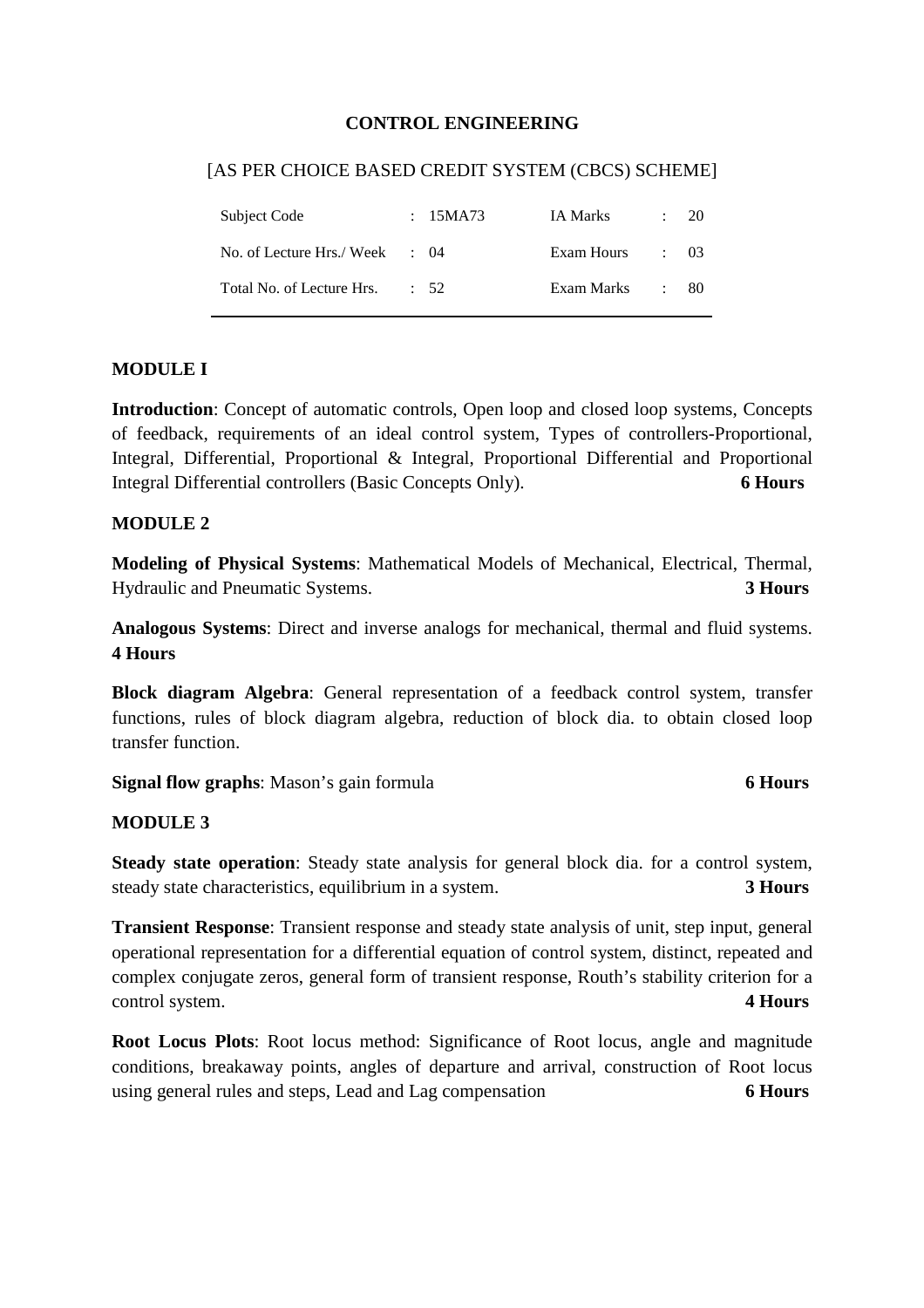#### **MODULE 4**

**Frequency Domain Analysis**: Relationship between time and frequency response, Polar plot, Bode's Plot, Nyquist plot and Nyquist stability criterion, Relative Stability, Phase and Gain Margins **12 Hours**

#### **MODULE 5**

**System Compensation and State Variable Characteristics of Linear Systems**: Series and feedback compensation, Introduction to state concepts, state equation of linear continuous data system. Matrix representation of state equations, controllability and observability, Kalman and Gilberts test. **8 Hours**

#### **TEXT BOOKS:**

- 1. **Modern Control engineering** K. Ogatta, Prentice Hall (India), Pearson Education 2003.
- 2. **Automatic Control Systems** Francis. H. Raven 5<sup>th</sup> Ed. McGrawHill 1995.

#### **REFERENCE BOOKS:**

- 1. **Feedback Control Systems** Schaum's series.
- 2. **Control Systems** I.J. Nagarath & M. Gopal, New age International Publishers.
- 3. **Control Systems** M. Gopal, Tata McGraw Hill, New Delhi, 2nd Edition, 2002.
- 4. **Control System Engineering**  S.N. Sivanandom Vikas Publishing House. New Delhi, 2001.
- 5. **Modern Control Systems** Rihard C. Drof and Robert. H. Bishop Addison Wesley, 8<sup>th</sup> Edition. 1998.
- 6. **Automatic Control Systems** B.C. Kuo Prentice Hall (India), 1995.
- 7. **System Dynamics & Control** Eronini Umez-Eronini Thomson Learning 2002.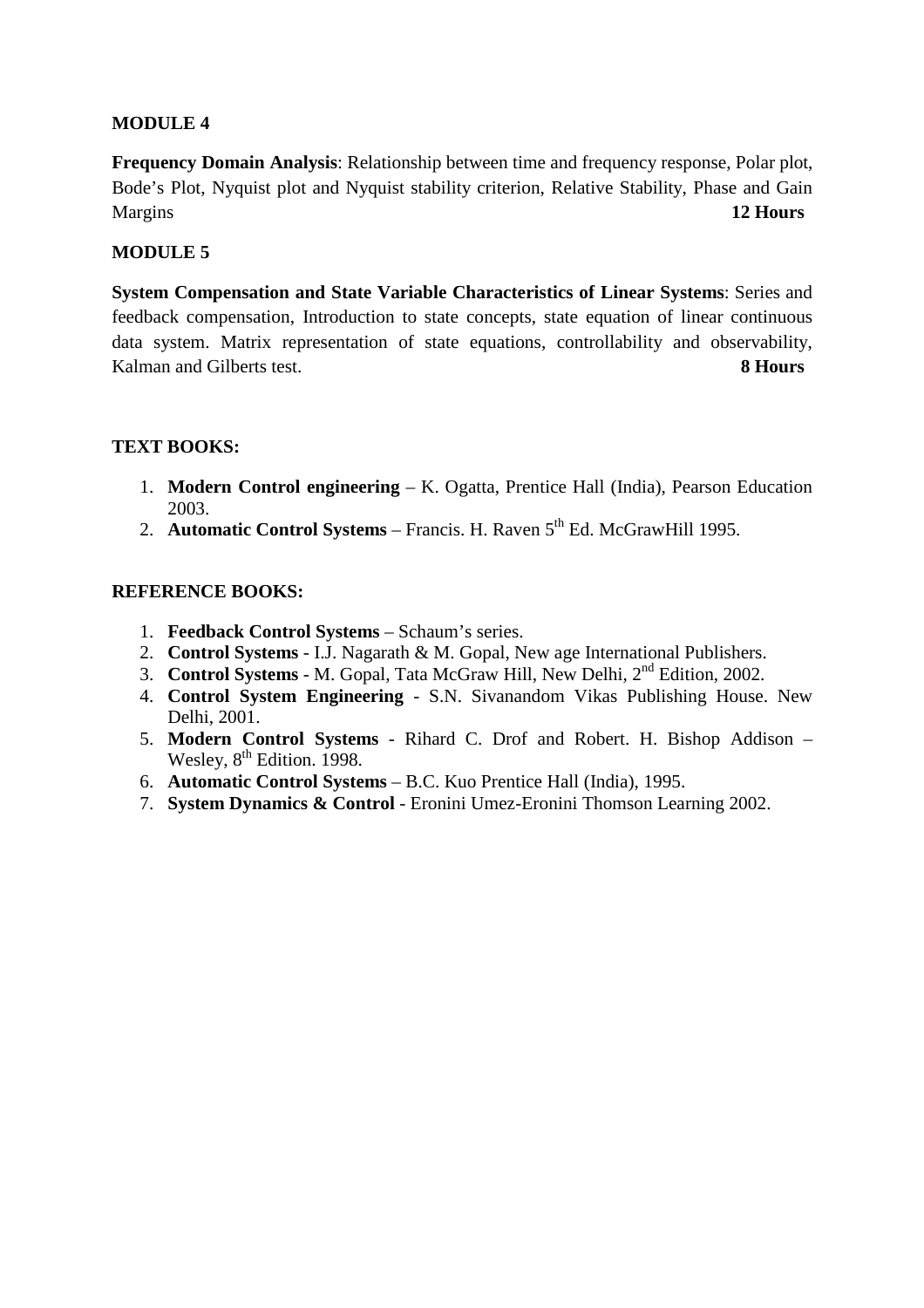# **PROFESSIONAL ELECTIVE – III**

# **FACILITY PLANNING AND DESIGN**

#### [AS PER CHOICE BASED CREDIT SYSTEM (CBCS) SCHEME]

| Subject Code                             | : $15MA751$ | IA Marks   | $\therefore$ 20 |
|------------------------------------------|-------------|------------|-----------------|
| No. of Lecture Hrs./Week $\therefore$ 03 |             | Exam Hours | $\div$ 03       |
| Total No. of Lecture Hrs.                | $\div$ 50   | Exam Marks | - 80            |

# **MODULE 1**

**PLANT LOCATION AND LAYOUT:** Factors influencing plant location, Theories of plant location and location economics. **PLANT LAYOUT:** Objectives of plant layout, Principles of plant layout, types of plant layout, their merits and demerits.

**MATERIAL HANDLING**: Definition, principles, system design and selection of equipment, **UNIT** load concepts, basic layout types – immer, Nadler, Muther, Apple James and Ree's approaches to plant layout, Modular design concept, Production Line balancing.

#### **10 Hours**

#### **MODULE 2**

**COMPUTER AIDED LAYOUT:** CRAFT, COFAD, PLANET, CORELAP, ALDEP.

**CONSTRUCTION OF THE LAYOUT:** Methods of constructing the layout, evaluation of layout, efficiency indices, presenting layout to management, implementing layout.

#### **10 Hours**

#### **MODULE 3**

**SPACE DETERMINATION AND AREA ALLOCATION:** Factors for consideration in space planning, receiving, storage, production, shipping, other auxiliary service actions, Establishing total space requirement, area allocation factors to be considered, expansion, flexibility, aisles column and area allocation procedure. Design of layout using Travel chart, plot plan, block plan, Sequence demand straight line method and non-directional method.

#### **10 Hours**

#### **MODULE 4**

**QUANTITATIVE APPROACHES TO FACILITIES PLANNING:** Deterministic models – Single and multi facility location models, Location allocation problems.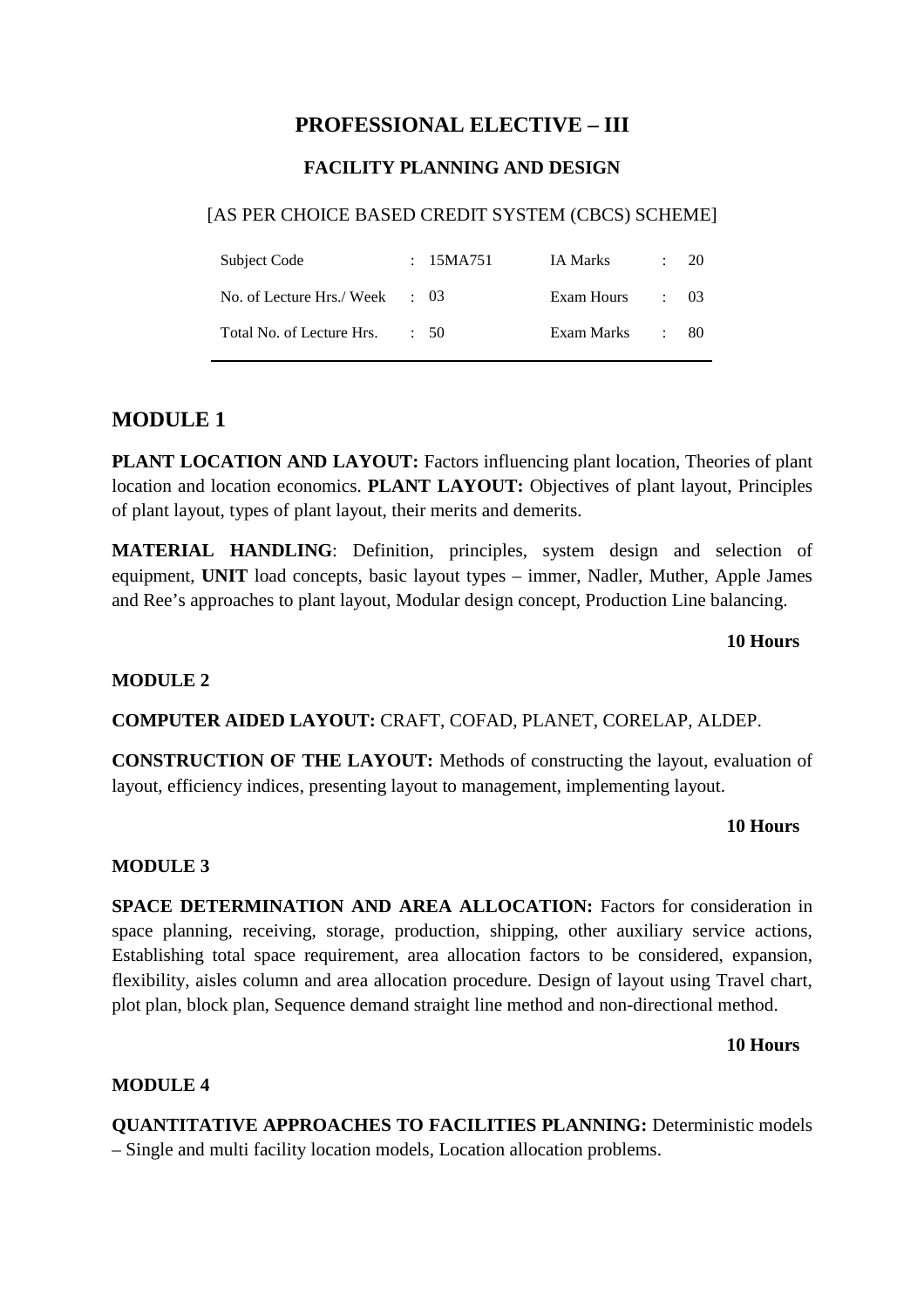**QUANTITATIVE APPROACHES TO FACILITIES PLANNING:** Quadratic assignment problem, Warehouse layout models, plant location problems. Conveyor models. Storage models.

#### **10 Hours**

#### **MODULE 5**

PROBABILISTIC MODELS: Conveyor models, waiting line models and simulation models. Evaluation, selection, implementation and maintenance of the facilities plan.

#### **10 Hours**

#### **TEXT BOOKS:**

- 1. **Facilities Planning** -Thompkins. J A and White, J. A.
- 2. **Facility layout and Location** -Francies, R.L. and White, J.A..
- 3. **Plant Layout and Material handling** -James M Apple, 2nd Edition, John, Wiely and Sail.

#### **REFERENCE BOOKS:**

- 1. **Practical plant layout** -Muther Richard, McGraw Hill-1955.
- 2. **Facilities Design** -Sunderesh Heragu, , PWS Publishing Company, ISBN- 0-534- 95183.
- 3. **Plant Layout Design** -James M Moore., Mac Millon Co. 1962 LCCCN : 61-5204.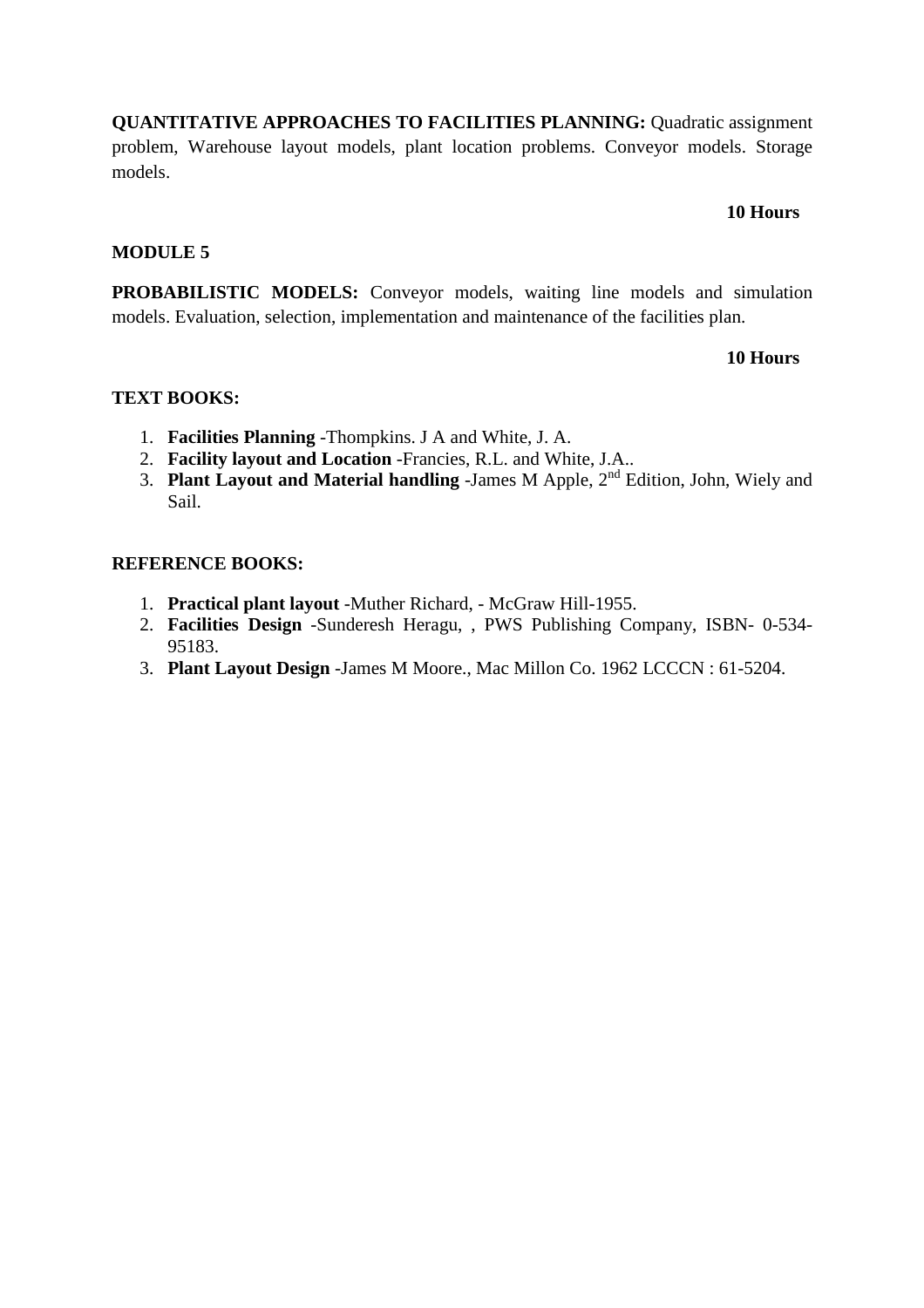#### **NON TRADITIONAL MACHINING**

# Subject Code : 15MA752 IA Marks : 20 No. of Lecture Hrs./ Week : 03 Exam Hours : 03 Total No. of Lecture Hrs. : 50 Exam Marks : 80

#### [AS PER CHOICE BASED CREDIT SYSTEM (CBCS) SCHEME]

#### **MODULE 1**

**INTRODUCTION**: Introduction to Non-traditional machining, Need for Non-traditional machining process, Comparison between traditional and non-traditional machining, general classification Nontraditional machining processes, classification based on nature of energy employed in machining, selection of non-traditional machining processes, Specific advantages, limitations and applications of non-traditional machining processes. **08 hours** 

#### **MODULE 2**

**Ultrasonic Machining (USM):** Introduction, Equipment and material process, Effect of process parameters: Effect of amplitude and frequency, Effect of abrasive grain diameter, effect of slurry, tool & work material. Process characteristics: Material removal rate, tool wear, accuracy, surface finish, applications, advantages & limitations of USM. Abrasive Jet Machining (AJM): Introduction, Equipment and process of material removal, process variables: carrier gas, type of abrasive, work material, stand-off distance (SOD).Process characteristics-Material removal rate, Nozzle wear, accuracy & surface finish. Applications, advantages & limitations of AJM. Water Jet Machining (WJM): Equipment & process, Operation, applications, advantages and limitations of WJM. **10 hours**

#### **MODULE 3**

**ELECTROCHEMICAL MACHINING (ECM):** Introduction, Principle of electro chemical machining: ECM equipment, elements of ECM operation, Chemistry of ECM. ECM Process characteristics: Material removal rate, accuracy, surface finish. Process parameters: Current density, Tool feed rate, Gap between tool & work piece, velocity of electrolyte flow, type of electrolyte, its concentration temperature, and choice of electrolytes. ECM Tooling: ECM tooling technique & example, Tool & insulation materials. Applications ECM: Electrochemical grinding and electrochemical honing process. Advantages, disadvantages and application of ECG, ECH. CHEMICAL MACHINING (CHM) Elements of the process: Resists (maskants), Etchants. Types of chemical machining process chemical blanking process, chemical milling process. Process characteristics of CHM: material removal rate, accuracy, surface finish, advantages, limitations and applications of chemical machining process. **12 hours**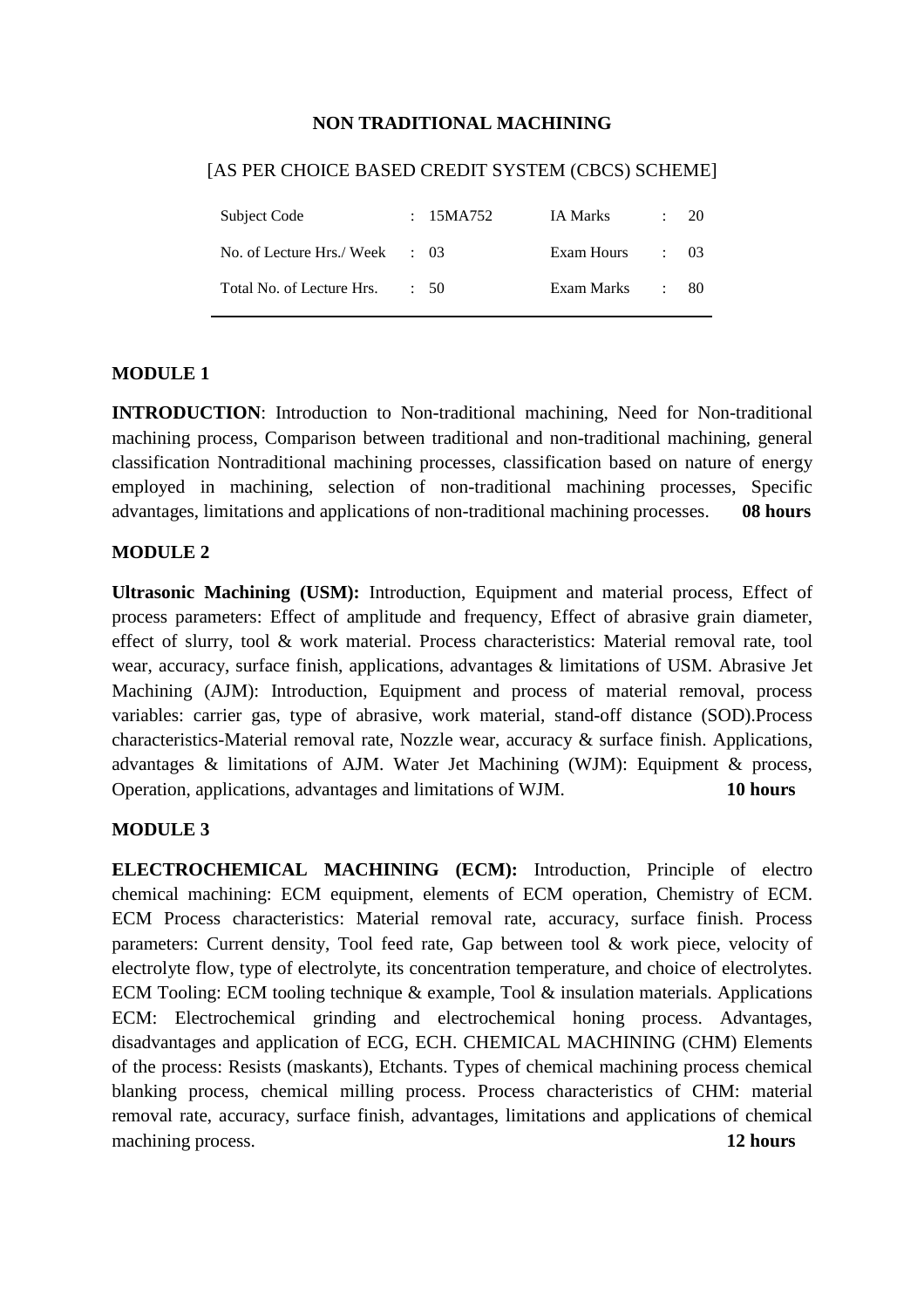### **MODULE 4**

**ELECTRICAL DISCHARGE MACHINING (EDM)** Introduction, mechanism of metal removal, EDM equipment: spark erosion generator (relaxation type), dielectric medium-its functions & desirable properties, electrode feed control system. Flushing types; pressure flushing, suction flushing, side flushing, pulsed flushing. EDM process parameters: Spark frequency, current & spark gap, surface finish, Heat Affected Zone. Advantages, limitations & applications of EDM, Electrical discharge grinding, Traveling wire EDM. **PLASMA ARC MACHINING (PAM)** Introduction, non-thermal generation of plasma, equipment mechanism of metal removal, Plasma torch, process parameters, process characteristics. Safety precautions. Safety precautions, applications, advantages and limitations. **10 hours**

# **MODULE 5**

**LASER BEAM MACHINING (LBM)** Introduction, generation of LASER, Equipment and mechanism of metal removal, LBM parameters and characteristics, Applications, Advantages & limitations. ELECTRON BEAM MACHINING (EBM) Introduction, Principle, equipment and mechanism of metal removal, applications, advantages and limitations. **10 hours**

#### **Text Books:**

1. Modern Machining Process by P.C Pandey and H S Shah, McGraw Hill Education India Pvt. Ltd. 2000

2. Production technology, HMT, McGraw Hill Education India Pvt. Ltd. 2001

#### **Reference Books**

1. New Technology, Dr. Amitabha Bhattacharyya, The Institute of Engineers (India), 2000

2. Modern Machining process, Aditya, 2002.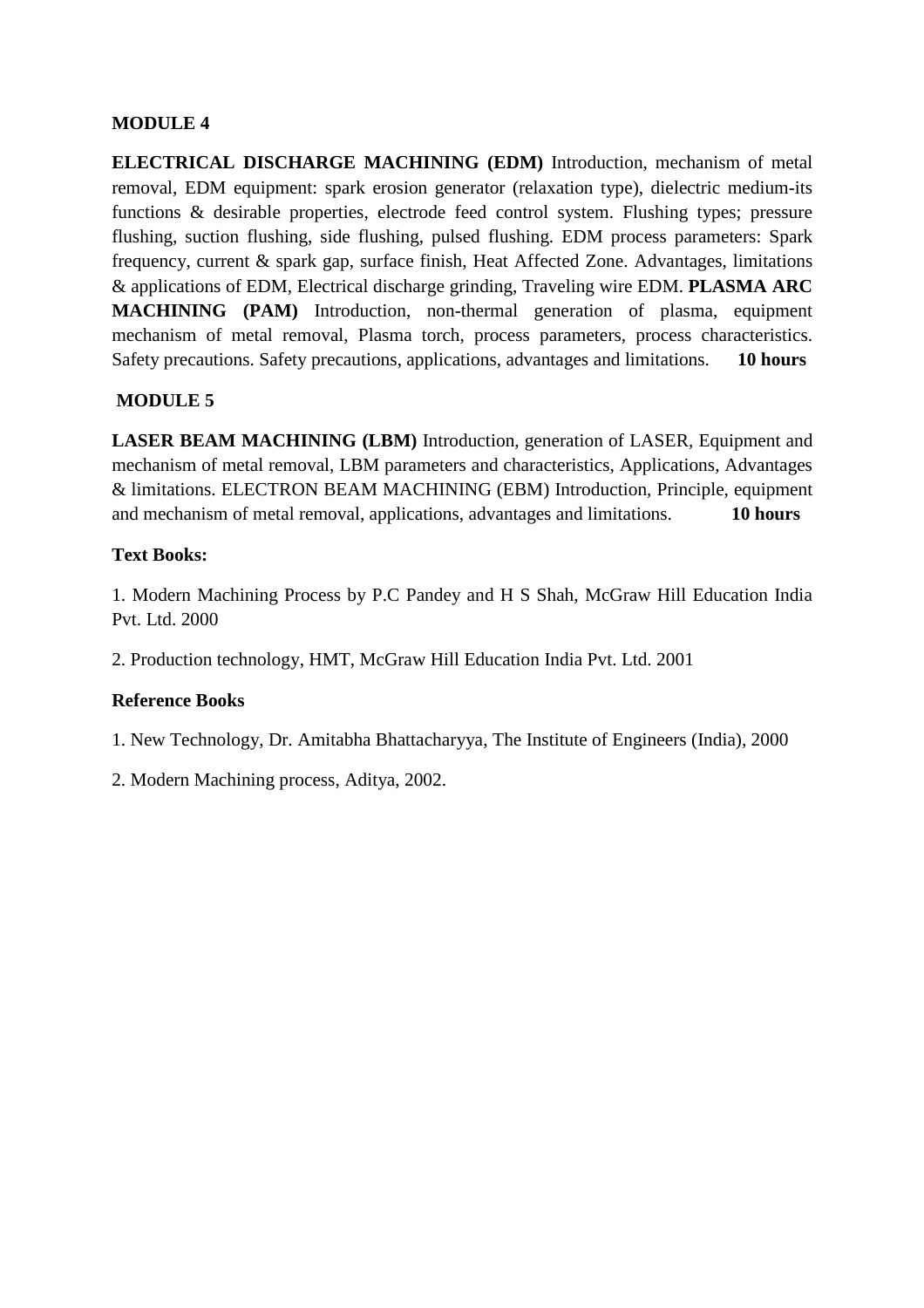#### **PROCESS PLANNING**

#### [AS PER CHOICE BASED CREDIT SYSTEM (CBCS) SCHEME]

| Subject Code                             | : 15MA753 | IA Marks   |            | $\therefore$ 20 |
|------------------------------------------|-----------|------------|------------|-----------------|
| No. of Lecture Hrs./Week $\therefore$ 03 |           | Exam Hours | $\cdot$ 03 |                 |
| Total No. of Lecture Hrs.                | $\div$ 50 | Exam Marks |            | - 80            |

#### **MODULE 1**

#### **INTRODUCTION TO PROCESS PLANNING**

Introduction- methods of process planning-Drawing interpretation-Material evaluation – steps in process selection-.Production equipment and tooling selection

#### **MODULE 2**

#### **PROCESS PLANNING ACTIVITIES**

Process parameters calculation for various production processes-Selection jigs and fixtures election of quality assurance methods - Set of documents for process planning-Economics of process planning- case studies

#### **MODULE 3**

#### **INTRODUCTION TO COST ESTIMATION**

Importance of costing and estimation –methods of costing-elements of cost estimation – Types of estimates – Estimating procedure- Estimation labor cost, material cost- allocation of over head charges- Calculation of depreciation cost

#### **MODULE 4**

#### **PRODUCTION COST ESTIMATION**

Estimation of Different Types of Jobs - Estimation of Forging Shop, Estimation of Welding Shop, Estimation of Foundry Shop

#### **MODULE 5**

#### **MACHINING TIME CALCULATION**

Estimation of Machining Time - Importance of Machine Time Calculation- Calculation of Machining Time for Different Lathe Operations ,Drilling and Boring - Machining Time Calculation for Milling, Shaping and Planning -Machining Time Calculation for Grinding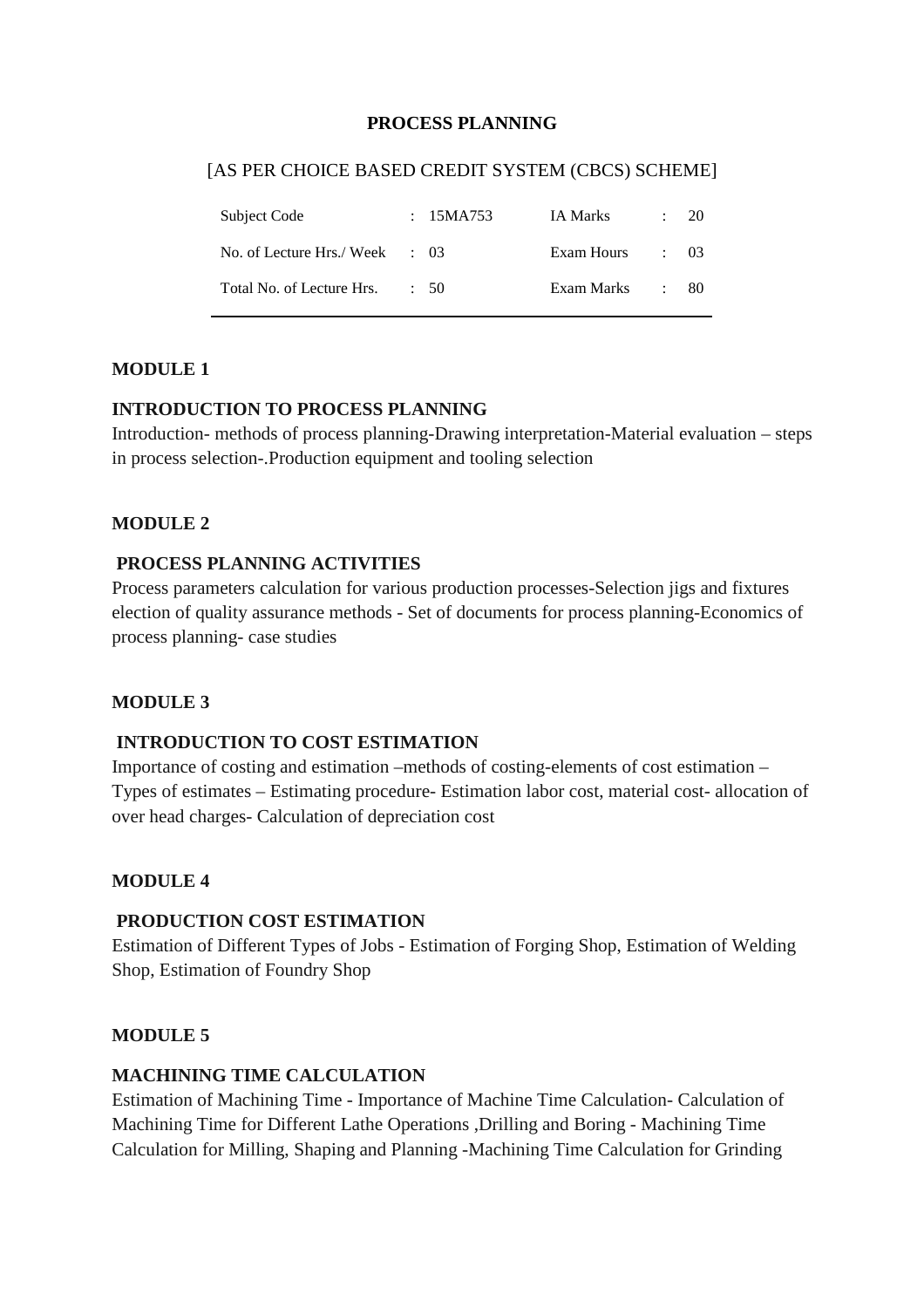#### **TEXT BOOKS:**

1. Peter scalon, "Process planning, Design/Manufacture Interface", Elsevier science technology Books, Dec 2002.

#### **REFERENCES:**

- 1. Ostwalal P.F. and Munez J., "Manufacturing Processes and systems", 9th Edition, John Wiley, 1998.
- 2. Russell R.S and Tailor B.W, "Operations Management", 4th Edition, PHI, 2003.
- 3. Chitale A.V. and Gupta R.C., "Product Design and Manufacturing", 2nd Edition, PHI, 2002.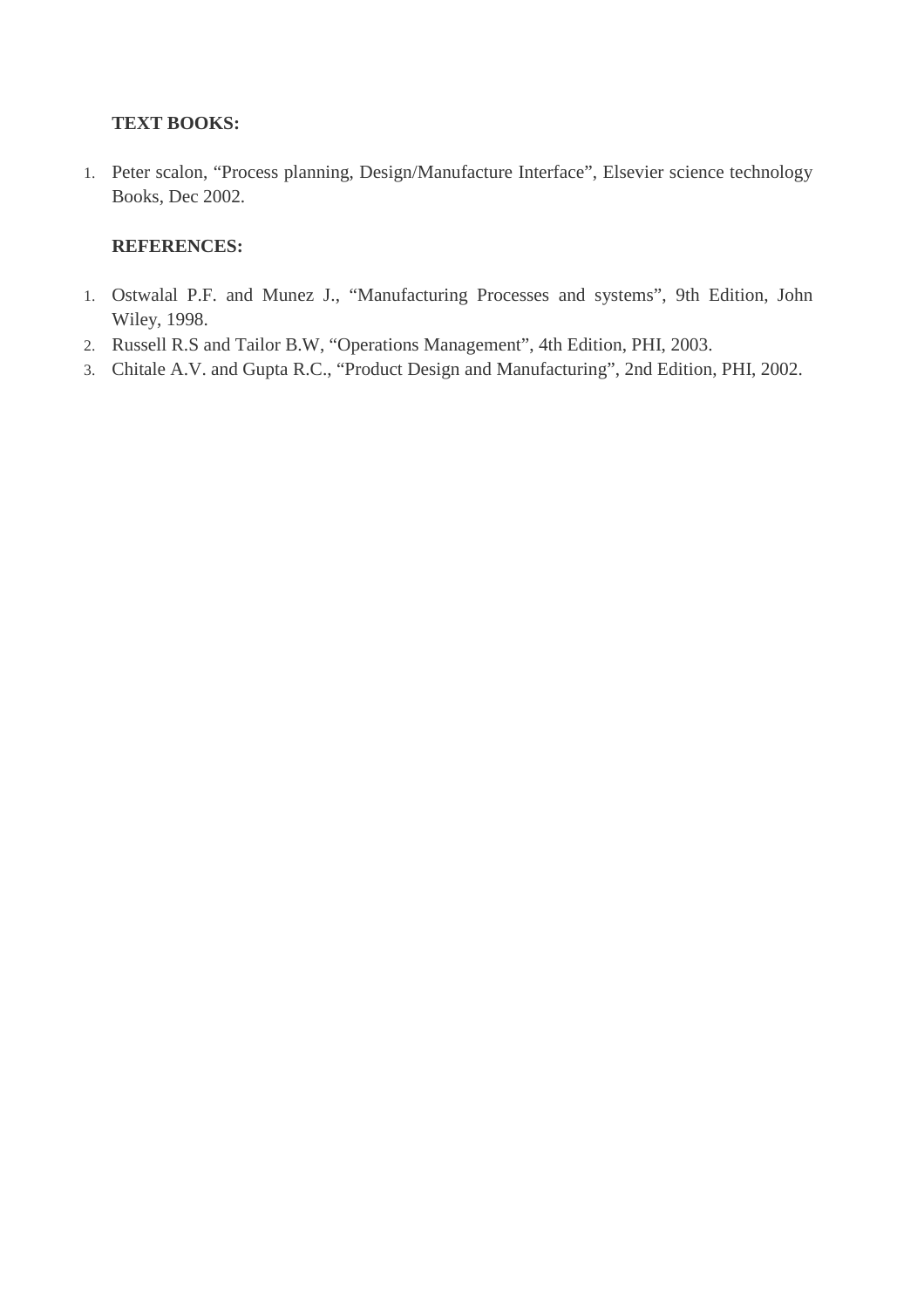#### **PRECISION ENGINEERING**

#### [AS PER CHOICE BASED CREDIT SYSTEM (CBCS) SCHEME]

| Subject Code                             | : $15MA754$ | IA Marks   | $\therefore$ 20 |
|------------------------------------------|-------------|------------|-----------------|
| No. of Lecture Hrs./Week $\therefore$ 03 |             | Exam Hours | $\div$ 03       |
| Total No. of Lecture Hrs.                | $\div$ 50   | Exam Marks | - 80-           |

#### **MODULE 1**

**CONCEPTS OF ACCURACY AND MACHINE TOOLS** Part Accuracy – errors, accuracy of machine tools – spindle accuracy – displacement accuracy – errors due to numerical interpolation – definition of accuracy of N.C system – errors in the NC machines – feed stiffness – zero stability.

#### **MODULE 2**

**STIFFNESS, THERMAL EFFECTS AND FINISH MACHINING** Overall stiffness of Lathe – compliance of work piece – errors caused by cutting forces – deformation in turning – boring – milling – heat sources – thermal effects – Finish Turning, boring, grinding – Surface roughness.

#### **MODULE 3**

#### **DIMENSIONING**

Definition of terms – Key dimension – Superfluous dimension – dimensional stepped shaft – assigning tolerances in the constituent dimensions – dimensional chains.

#### **MODULE4**

#### **MICRO-MACHINING MICRO-FABRICATION**

Micro Machining – Photo resist process – Lithography – LIGA Process – Optical, processing of materials – electron beam machining – beam machining – micro forming, diamond turning – micro positioning devices – etching – physical vapour deposition – Chemical vapour deposition

#### **MODULE 5**

**SMART STRUCTURES, MATERIALS AND MICRO ACTUATORS** Smart structures – Smart materials types and applications – smart sensors – micro valves – MEMS – Micro motors – Micro pumps – micro dynamometer – micro machines – micro optics – micro nozzles.

#### **TEXT BOOKS:**

1. Murthy R.L., "Precision Engineering in Manufacturing", New Age International Pvt, 2005.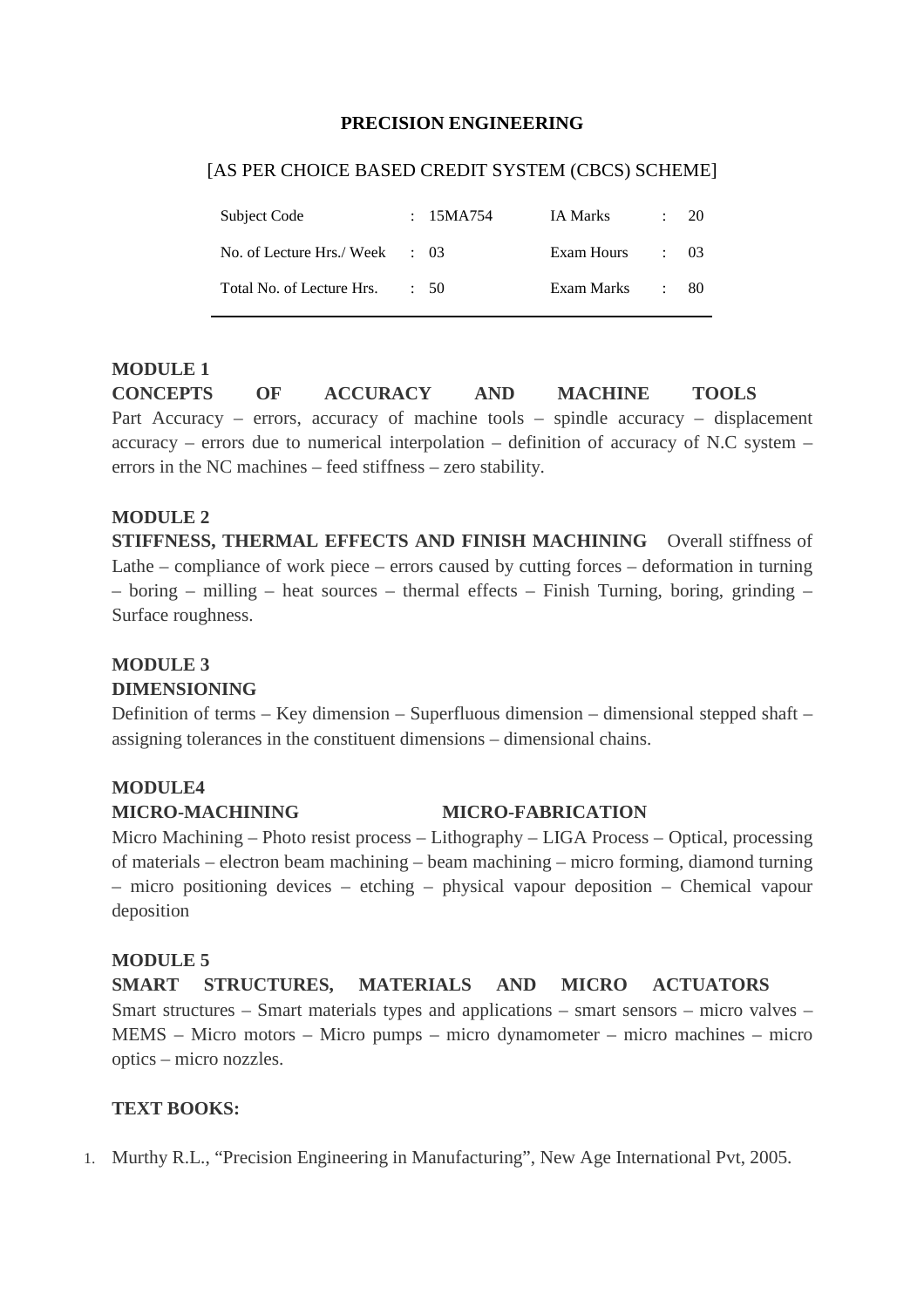2. Juliar W.Gardner. Vijay K. Varadan, "Micro sensors, MEMS and Smart Devices", John Wiley and sons, 2001.

#### **REFERENCES:**

- 1. Stephen A. Campbell,"The Science and Engineering of Microelectronic Fabrication", Oxford University Press, 1996.
- 2. Raady Frank, "Understanding Smart Sensors", Artech. House, Boston, 1996.
- 3. MEMS Hand Book, CRC Press, 2001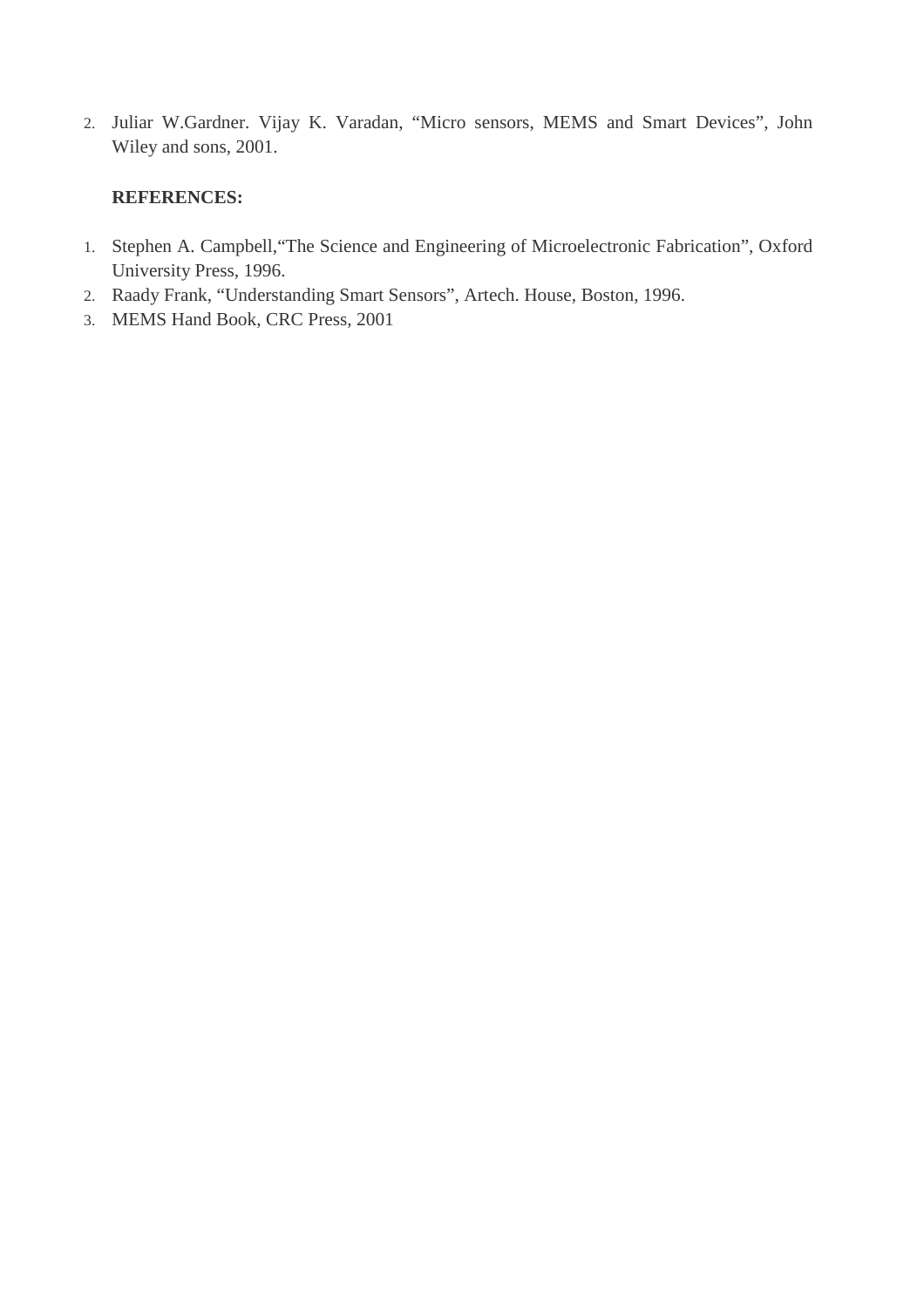#### **PROFESSIONAL ELECTIVE – IV**

#### **OPERATION MANAGEMENT**

#### [AS PER CHOICE BASED CREDIT SYSTEM (CBCS) SCHEME]

| Subject Code                 | : 15MA761 | IA Marks        | $\div$ 20 |
|------------------------------|-----------|-----------------|-----------|
| No. of Lecture Hrs./<br>Week | $\div$ 03 | Exam Hours : 03 |           |
| Total No. of Lecture<br>Hrs. | : 50      | Exam<br>Marks   | 80        |

#### **MODULE 1**

**OPERATION MANAGEMENT CONCEPTS:** Introduction, Historical development, The trend: information and Non- manufacturing systems, Operations management, Factors affecting productivity; International dimensions of productivity, the environment of operations, Production systems decisions – a look ahead.

**OPERATION DECISION MAKING:** Introduction, Management as a science, Characteristics of decisions, Framework for decision making, Decision methodology, Decision support systems, Economic Models, Statistical models. **12 Hours**

#### **MODULE 2**

**SYSTEMS DESIGN AND CAPACITY:** Introduction, Manufacturing and service systems, Design and systems capacity, Capacity planning.

**FORECASTING DEMAND:** Forecasting objectives and use, Forecasting variables, Opinion and Judgemental methods, Time series methods, Exponential smoothing, Regression and correlation method, application and control of forecasts. **10 Hours**

#### **MODULE 3**

**AGGREGATE PLANNING AND MASTER SCHEDULING:** Introduction – Planning and scheduling, Objectives of aggregate planning, aggregate planning methods, Master scheduling objectives, Master scheduling methods. **8 Hours**

#### **MODULE 4**

**MATERIAL AND CAPACITY REQUIREMENTS PLANNING:** Overview: MRP and CRP, MRP: Underlying concepts, System parameters, MRP logic, System refinements, Capacity management, CRP activities. **8 Hours**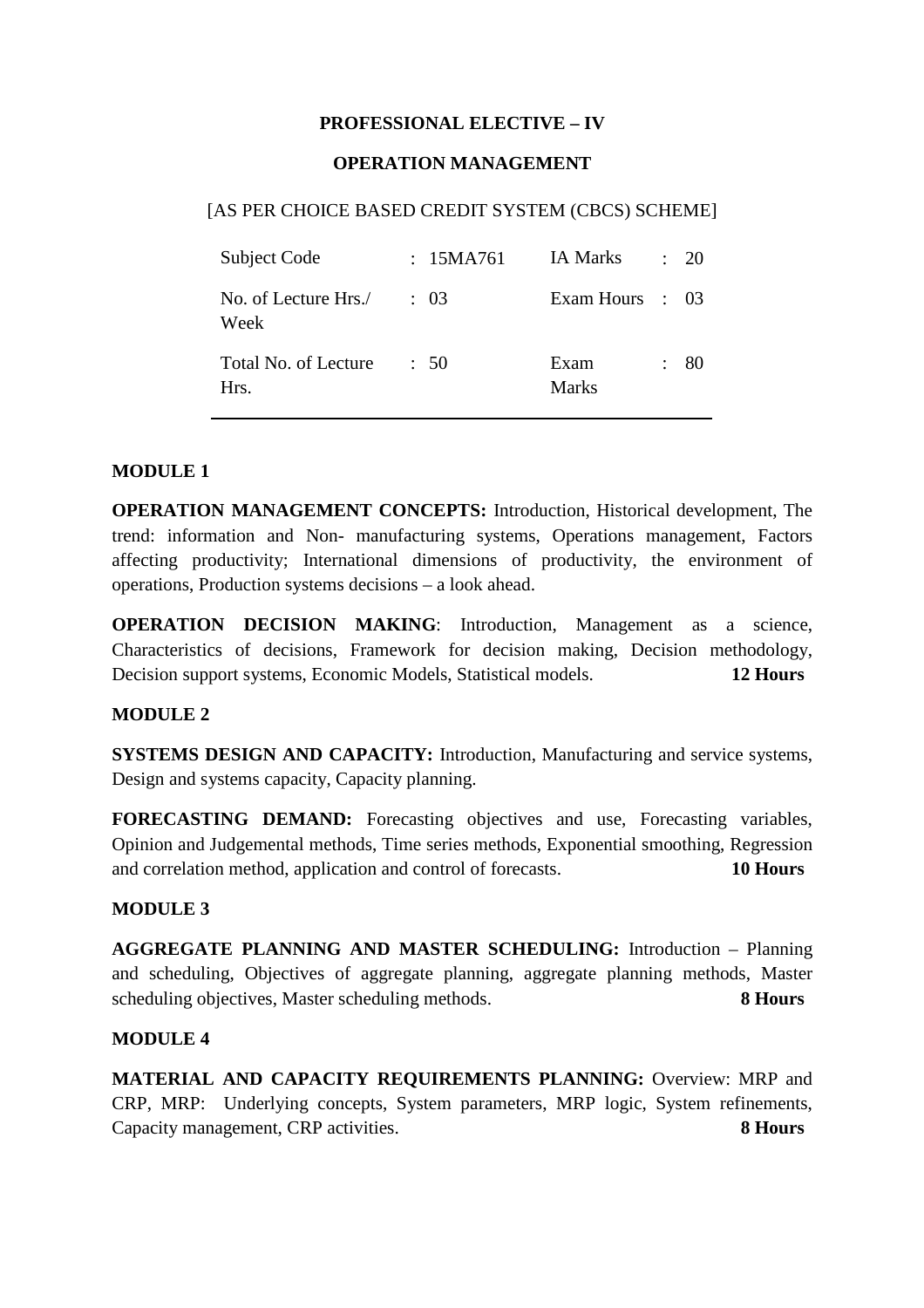#### **MODULE 5**

**SCHEDULING AND CONTROLLING PRODUCTION ACTIVITIES:** Introduction, PAC objectives and data requirements, Scheduling strategy and guidelines, Scheduling methodology, Priority control, Capacity control.

**SINGLE MACHINE SCHEDULING:** Concept, measures of performance, SPT rule, Weighted SPT rule, EDD rule, Minimizing the number of tardy jobs.

**FLOW – SHOP SCHEDULING:** Introduction, Johnson's rule for 'n' jobs on 2 and 3 machines, CDS heuristic.

**JOB-SHOP SCHEDULING:** Types of schedules, Heuristic procedure, scheduling 2 jobs on 'm' machines. **12 Hours**

#### **TEXT BOOKS:**

- 1. **Operation Managemen** Monks, J.G., t, McGraw-Hill International Editions, 1987.
- 2. **Production and Operations Management** Pannerselvam. R., PHI.
- 3. **Operations management** Productions & by Adam & Ebert.

#### **REFERENCE BOOKS:**

- 1. **Operations Management** Buffa, Modern Production/, Wiely Eastern Ltd.
- 2. **Production and Operations Management** Chary, S.N., , Tata-McGraw Hill
- 3. **Operations management** James Dilworth.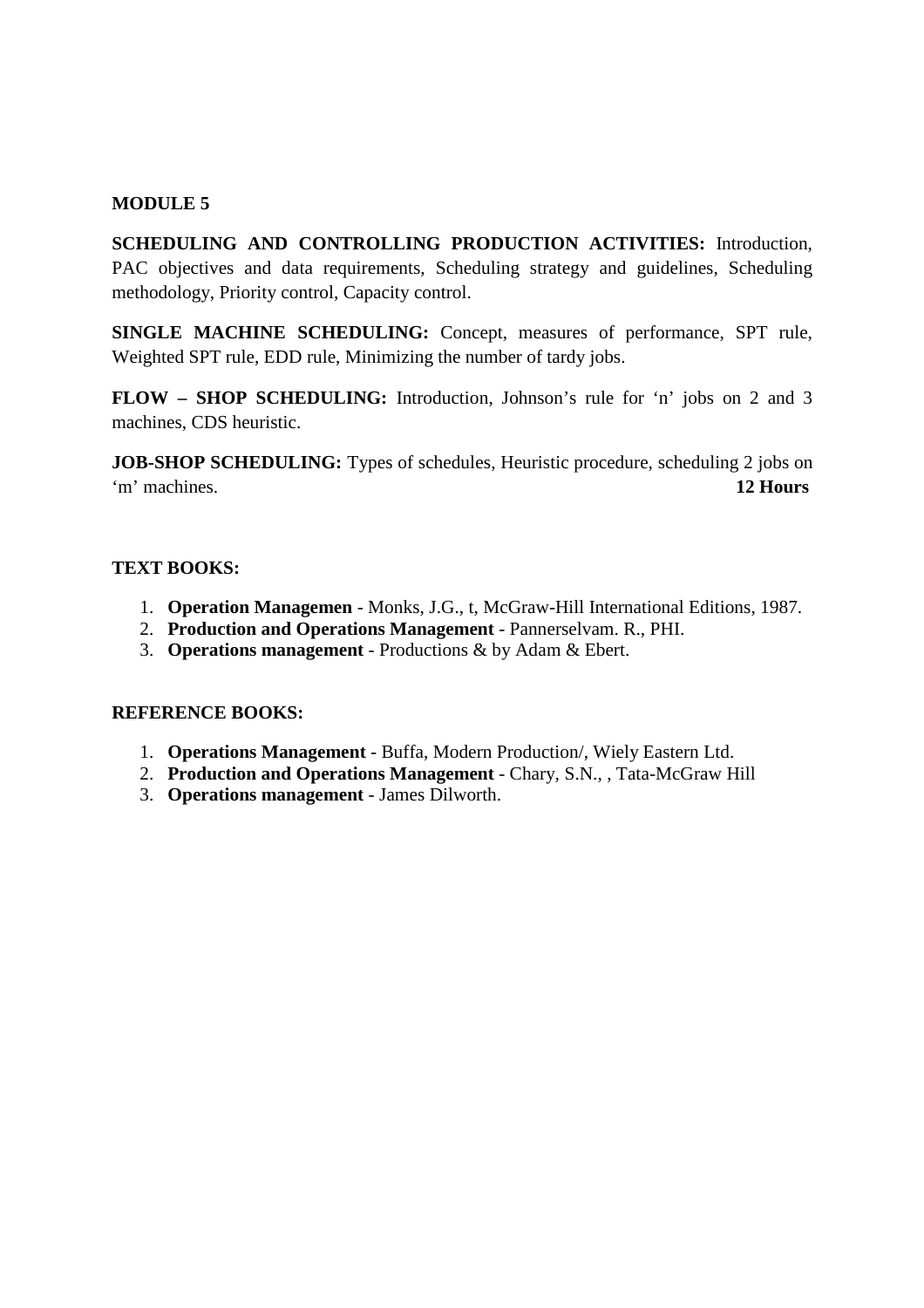#### **RELIABILITY ENGINEERING**

#### [AS PER CHOICE BASED CREDIT SYSTEM (CBCS) SCHEME]

| Subject Code                 | : 15MA762 | IA Marks        | $\ddot{\phantom{a}}$ | 20 |
|------------------------------|-----------|-----------------|----------------------|----|
| No. of Lecture Hrs./<br>Week | $\div$ 03 | Exam Hours : 03 |                      |    |
| Total No. of Lecture<br>Hrs. | $\div$ 50 | Exam<br>Marks   |                      | 80 |

#### **MODULE 1**

**CONCEPTS OF RELIABILITY, SYSTEM AND MODELS**  Definition of reliability – reliability Vs quality-reliability function-MTTF – hazard rate function- bathtub curve – derivation of the reliability function-constant failure rate model – time dependent failure models. Weibull distribution – normal distribution – the lognormal distribution. Serial configuration – parallel configuration – combined series parallel systems – system structure function, minimal cuts and minimal paths – Markov analysis – load sharing systems, standby system, degraded systems, three state devices – covariate models, static models, dynamic models, physics of failure models. **12 Hours**

#### **MODULE 2**

**DESIGN FOR RELIABILITY AND MAINTAINABILITY** Reliability design process – system effectiveness – economic analysis and life cycle cost – reliability allocation – optimal, Arinc, Agree, – Design methods – parts and material selection, derating, stress- strength analysis – failure analysis – identification of failure mode – determination of causes –assessment of effects – classification of seventy – computation of critically index – corrective action – system safety and FTA. Analysis of downtime – the repair time distribution – stochastic point processes – system repair time – reliability under preventive maintenance – state dependent systems with repair – MTTR-mean system downtime – MTR – MH/OH – cost model – fault isolation and self diagnostics – repair Vs replacement – replacement model – proactive, preventive, predictive maintenance – maintenance and spares provisioning – maintainability prediction and demonstration – concepts and definition of availability. **12 Hours**

#### **MODULE 3**

**OPTIMIZATION OF SYSTEM RELIABILITY**

Optimization techniques for system reliability with redundancy – heuristic methods applied to optimal system reliability- redundancy allocation by dynamic programming – reliability optimization by non linear programming. **8 Hours**

#### **MODULE 4**

**THE ANALYSIS OF FAILURE DATA AND RELIABILITY TESTING** Data collection – empirical methods – ungrouped and grouped complete, censored data – static life estimation – test time calculation – burn in testing, acceptance, sequential, binomial testing – accelerated life testing – their acceleration models – experimental design –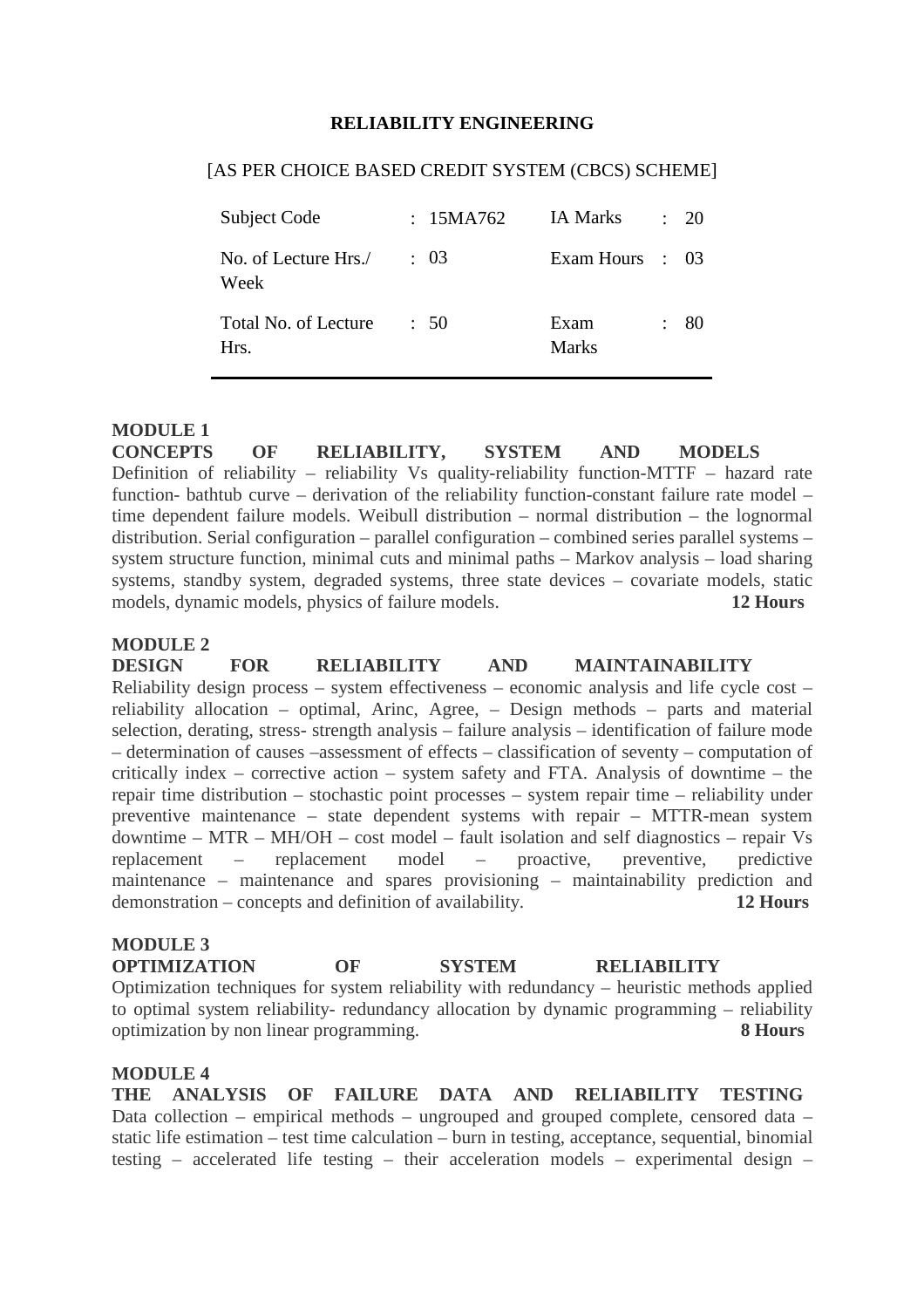reliability growth process – idealized growth curve – various growth models – identifying failure and repair distributions. **8 Hours**

# **MODULE 5**

**PACKAGING AND TRANSPORTATION FOR RELIABILITY** Objectives – preservation-packaging – transportation and subsequent storage – reliability and the customer – Purchase of equipment – installation – commissioning a new system – reliability prediction and control – reliability management – the people concerned with reliability, coordination, training. **10 Hours**

# **TEXT BOOKS:**

1. Charles E. Ebling, "An introduction to Reliability and Maintainability Engg", Tata McGraw-Hill, 2000.

### **REFERENCES:**

- 1. Patrick D T o'connor, "Practical Reliability Engineringt", John-Wiley and Sons inc, 2002.
- 2. David J Smith, "Reliability, Maintainability and Risk: Practical Methods for Engineers", Butterworth, 2002
- 3. Way kuo, Rajendra Prasad V, Frank A and Tillman, ching- lai Hwang "Optimal Reliability Design and Applciations", Cambridge University Press P ltd., 2001.
- 4. Srinath I.S, Engineering Design and Reliability, ISTE, 1999.
- 5. Oleg Vinogradov, "Introduction to Mechanical Reliability: A Designers Approach, Hemisphere Publications, 1991.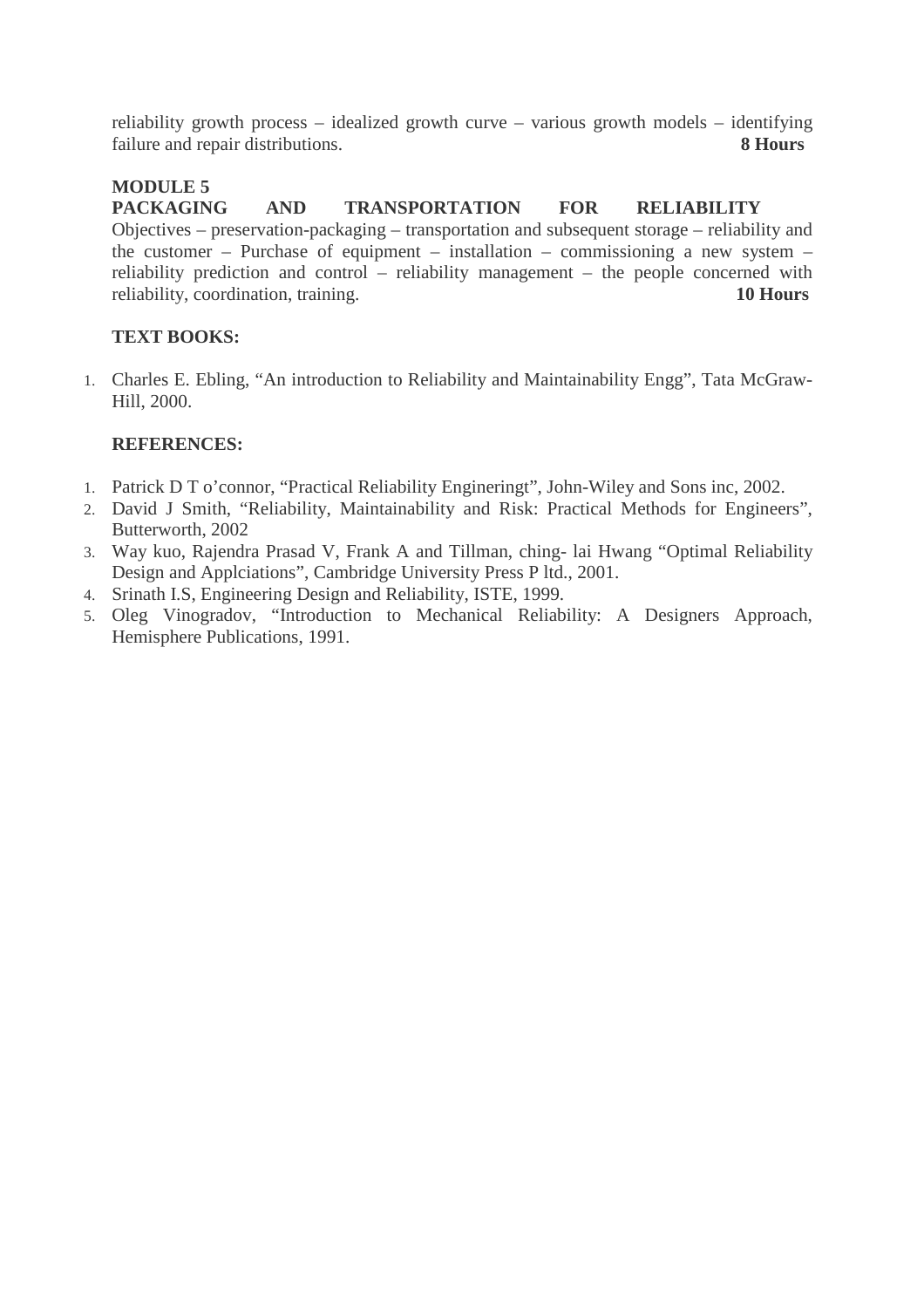#### **MATERIALS MANAGEMENT**

#### [AS PER CHOICE BASED CREDIT SYSTEM (CBCS) SCHEME]

| Subject Code                             | : $15MA763$ | IA Marks        | 20           |
|------------------------------------------|-------------|-----------------|--------------|
| No. of Lecture Hrs./Week $\therefore$ 03 |             | Exam Hours : 03 |              |
| Total No. of Lecture Hrs.                | : 50        | Exam Marks      | $\approx 80$ |

#### **MODULE - 1**

Introduction: Dynamics of Materials Management - Materials Management at Micro-level, Materials Management at Macro-level. Definition of Material Management Systems Approach to Materials Management: Systems Approach - The Process of Management and the Materials Function, The Materials Function, Interfaces. Benefits of the Integrated Systems Approach. **10 Hours** 

#### **MODULE - 2**

Forecasting, Objectives and the Materials Organization: Systems Design, Integral Control of the Flow of Materials, Forecasting and Planning, Forecasting Methods, Objectives of Materials Management - Organization of Materials Management, Functional Organization Model for Materials Management. Materials Planning: Making the Materials Plan Work, The Materials Cycle and Flow Control System. Purchasing: Purchasing Principles, Procedures and Practices, Fundamental Objectives of Purchasing - Scope, Responsibility and Limitations, Sources of Supply and Supplier Selection, Purchasing Policy and Procedures.

#### **10 Hours**

**MODULE -3** Purchasing in Materials Management System Concept: Price Determination, Price Forecasting, Price-Cost Analysis, Negotiation, Reciprocity, Cost-Plus Contracts, Hedging, Forward Buying, Buying Ethics, Principles and Standards of Purchasing, Make-or-Buy, Information, Documentation and Purchasing Library, Legal Aspects of Purchasing, Law of Agency, Law of Contract, Legal Status of the Buyer, Warranties and Conditions, Right of Inspection, Right of Rejection, Vendor-Vendee Relations, Vendor Development, Vendor Rating, Purchasing and Procurement Activities under Materials Management: Supplier Quality Assurance Programme, Buyer-Supplier Relationship. Incoming Material Quality Control: Significance of Inspection, Metrology or Engineering Measurement, Purchase Inspection, Sampling Inspection, Sampling Technique, Different Types of Population, Different Types of Sampling. **10 Hours**

**MODULE - 4** Purchasing Capital Equipment, Plant and Machinery: Responsibility and Decision, Purchasing v/s Leasing, International Buying, Import Purchasing, and Governmental Purchasing: Industrial Needs, Import Procedure and Documents, Basis of Licensing, Import Purchasing Procedures, Letter of Credit, Income-Tax Clearance, Customs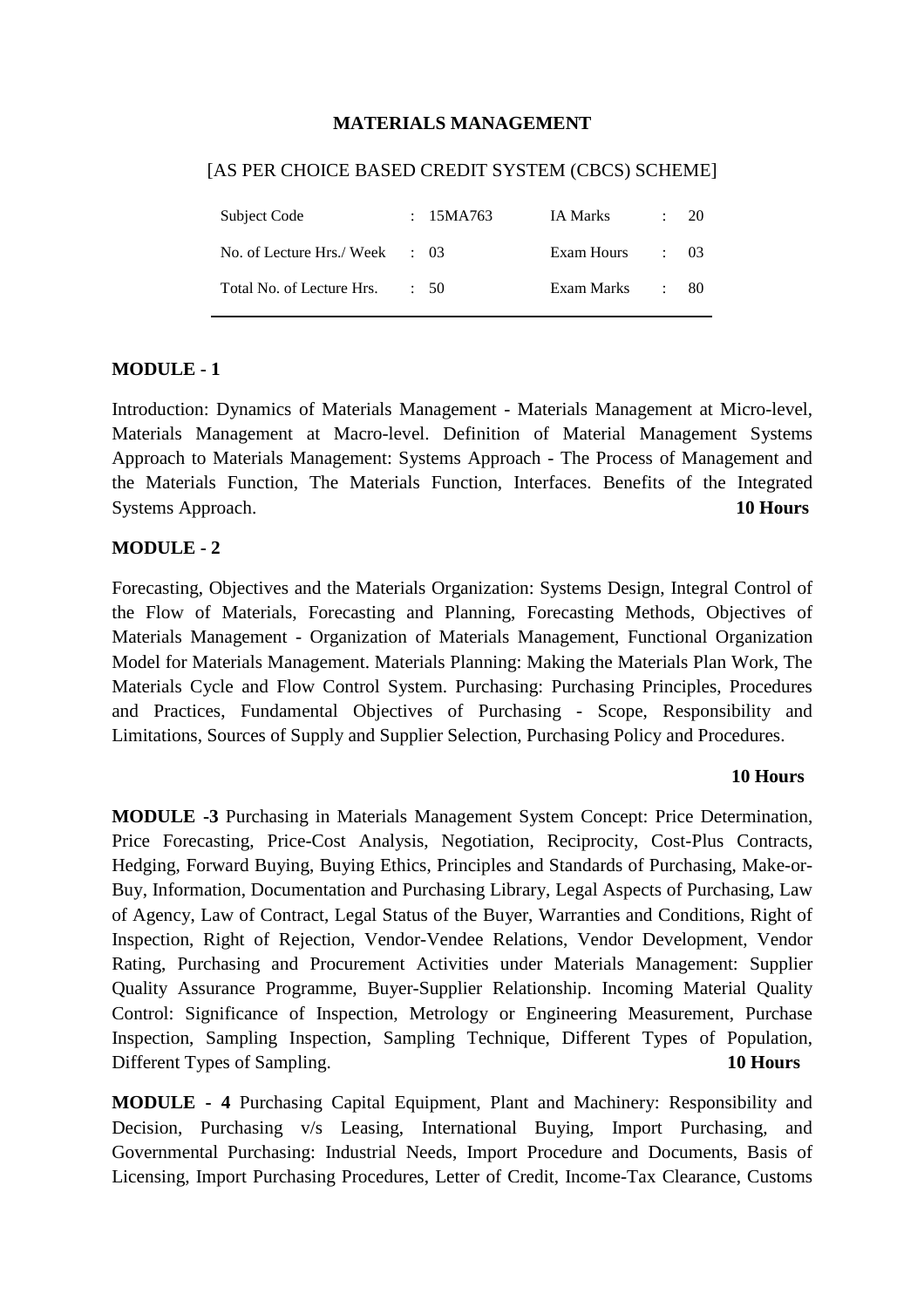Tariff-Registration of Licenses at Port. Governmental Purchasing: Policy and Procedures, Tenders. Registration of Firms, Procedure for Registration, Terms of Registration, Removal of the Firms from the List, Blacklisting of Firms, Banning of Firms, Suspension of Firms. Inventory Management and Control Systems: Definition of Inventories, The Need for Inventory Audits Control, Types of Inventories, Inventory Control, Max-Min System, Inventories and Demand Uncertainty, Determining Safety Stock. **10 Hours**

**MODULE-5** Q-system or Quantity Control System or Re-order Point System-Effect of Quantity Discounts, P-system or Periodic Review or Periodic Count System or Replenishment System, Optional Replenishment System or "S, s" Policy. Discussion on ABC Analysis, advantages and disadvantages. MRP system and MPS system Stores Management and Operation: Storage System, Stores Location and Layout, Materials Management Information System and Computer: MIS - Management and MM, Computer System for MIS and MM, In-process Materials and Management Control. **10 Hours**

**Text Book:** A.K. Datta., Materials Management, PHI Pvt. Ltd, New Delhi, 2001.

**Reference Book:** P. Gopalakrishnan, Handbook of Materials Management, PHI Pvt. Ltd, New Delhi, 2002.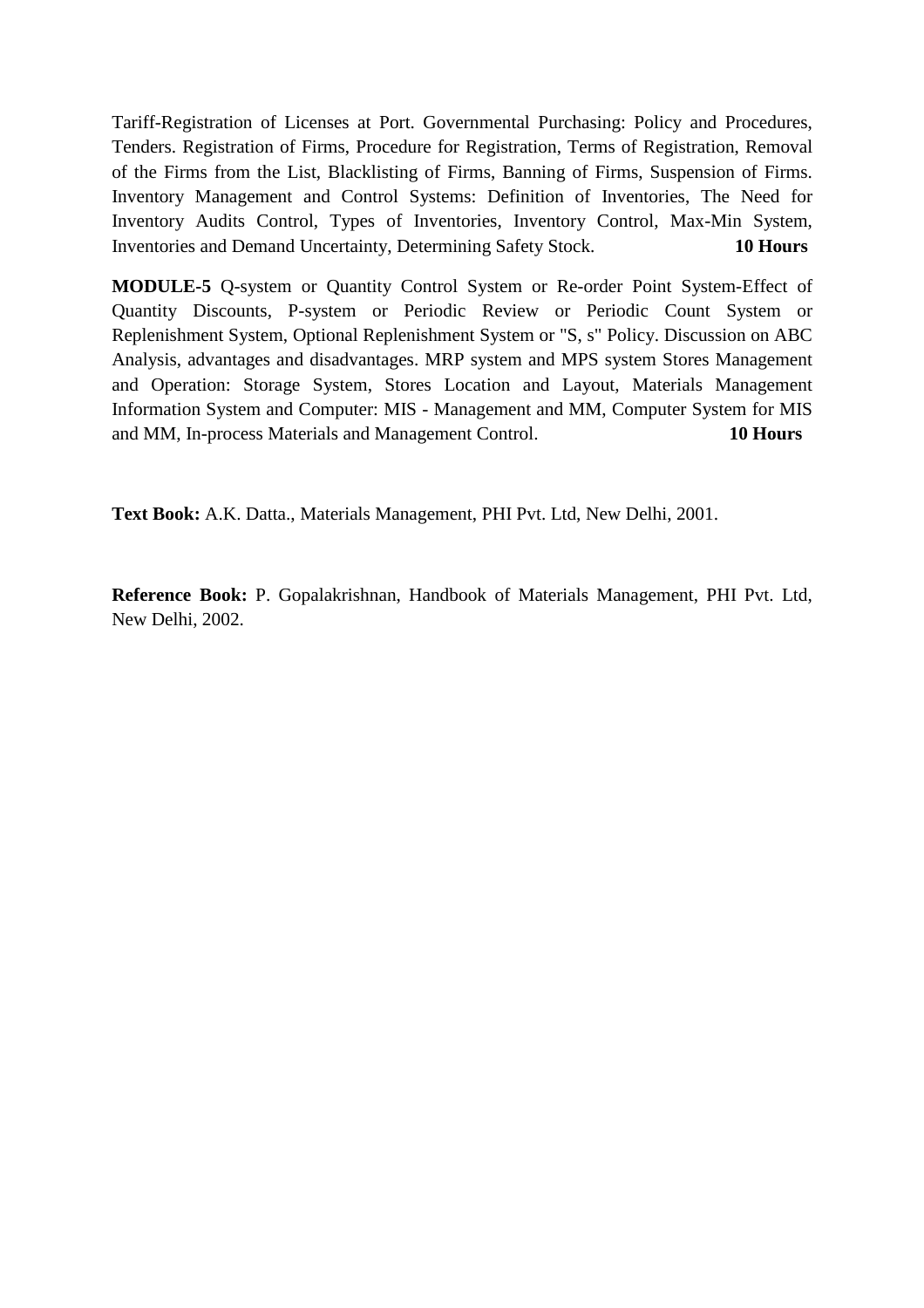#### **SMART MATERIALS**

#### [AS PER CHOICE BASED CREDIT SYSTEM (CBCS) SCHEME]

| Subject Code                             | : $15MA764$ | IA Marks   | 20         |
|------------------------------------------|-------------|------------|------------|
| No. of Lecture Hrs./Week $\therefore$ 03 |             | Exam Hours | $\cdot$ 03 |
| Total No. of Lecture Hrs.                | $\div$ 50   | Exam Marks | - 80-      |

#### **MODULE 1**

Introduction: Closed loop and Open loop Smart Structures. Applications of Smart structures, Piezoelectric properties. Inchworm Linear motor, Shape memory alloys, Shape memory effect-Application, Processing and characteristics. Shape Memory Alloys: Introduction, Phenomenology, Influence of stress on characteristic temperatures, Modelling of shape memory effect. Vibration control through shape memory alloys. Design considerations, multiplexing embedded NiTiNOL actuators.

#### **MODULE 2**

**Electro rheological and Magneto rheological Fluids:** Mechanisms and Properties, Characteristics, Fluid composition and behaviour, Discovery and Early developments, Summary of material properties. Applications of ER and MR fluids (Clutches, Dampers, others). Fibre Optics: Introduction, Physical Phenomenon, Characteristics, Fibre optic strain sensors, Twisted and Braided Fibre Optic sensors, Optical fibres as load bearing elements, Crack detection applications, Integration of Fibre optic sensors and shape memory elements.

#### **MODULE 3**

**Vibration Absorbers:** Introduction, Parallel Damped Vibration Absorber, Analysis, Gyroscopic Vibration absorbers, analysis & experimental set up and observations, Active Vibration absorbers. Control of Structures: Introduction, Structures as control plants, Modelling structures for control, Control strategies and Limitations. Biomimetics: Characteristics of Natural structures. Fibre reinforced: organic matrix natural composites, Natural creamers, Mollusks. Biomimetic sensing, Challenges and oppurtunities.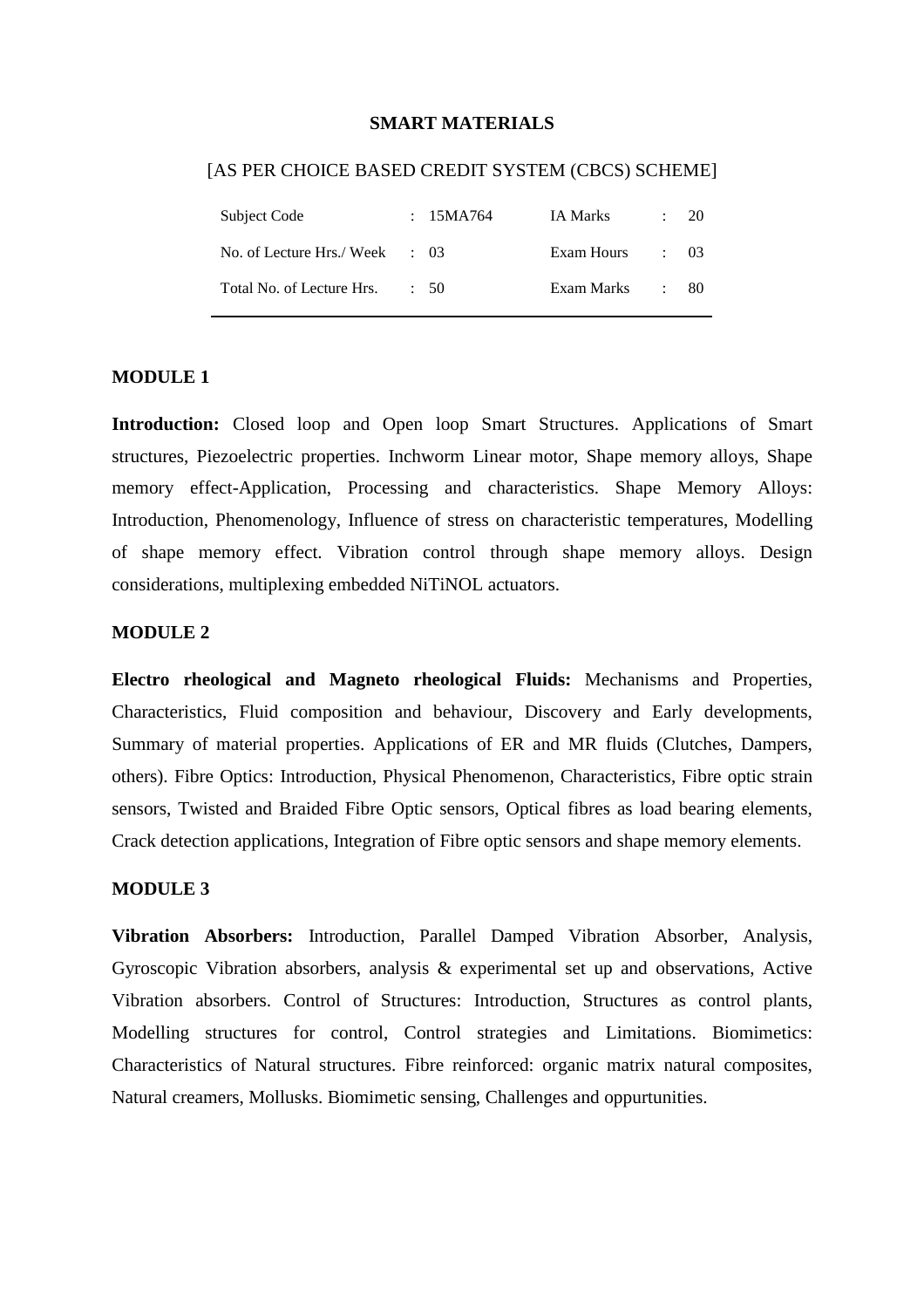#### **MODULE 4**

**MEMS:** History of MEMS, Intrinsic Characteristics, Devices: Sensors and Actuators. Microfabrication: Photolithography, Thermal oxidation, Thin film deposition, etching types, Doping, Dicing, Bonding. Microelectronics fabrication process flow, Silicon based, Process selection and design. Piezoelectric Sensing and Actuation: Introduction, Cantilever Piezoelectric actuator model, Properties of Piezoelectric materials, Applications. Magnetic Actuation: Concepts and Principles, Magnetization and Nomenclatures, Fabrication and case studies, Comparison of major sensing and actuation methods.

#### **MODULE-5**

**Polymer MEMS & Micro fluidics:** Introduction, Polymers in MEMS (Polyimide, SU8,LCP,PDMS,PMMA,Parylene,Others)Applications(Acceleration, Pressure, Flow, Tactile sensors). Motivation for micro fluidics, Biological Concepts, Design and Fabrication of Selective components. Channels and Valves. Case Studies: MEMS Magnetic actuators, BP sensors, Microphone, Acceleration sensors, Gyro, MEMS Product development: Performance, Accuracy, Repeatability, Reliability, Managing cost, Market uncertainties, Investment and competition .

#### **TEXT BOOKS:**

1. "Smart Structures –Analysis and Design", A.V.Srinivasan, Cambridge University Press, New York, 2001, (ISBN:0521650267).

2. "Smart Materials and Structures", M.V.Gandhi and B.S.Thompson Chapmen & Hall, London, 1992 (ISBN:0412370107)

3. "Foundation of MEMS, by Chang Liu. Pearson Education. (ISBN:9788131764756)

#### **REFERENCES:**

- 1. Duerig,T. W.**,** Melton, K. N, Stockel, D. and Wayman, C.M., "Engineering aspects of Shapememory Alloys", Butterworth – Heinemann, 1990.
- 2. Rogers, C. A., Smart Materials, "Structures and Mathematical issues", Technomic Publishing Co., U.S.A, 1989.
- 3. Mel Schwartz (Ed), Encyclopaedia of Smart Materials" Volume –I and II, John Wiley & Sons, Inc.2002
- 4. Presswww.ethics.org , 2004.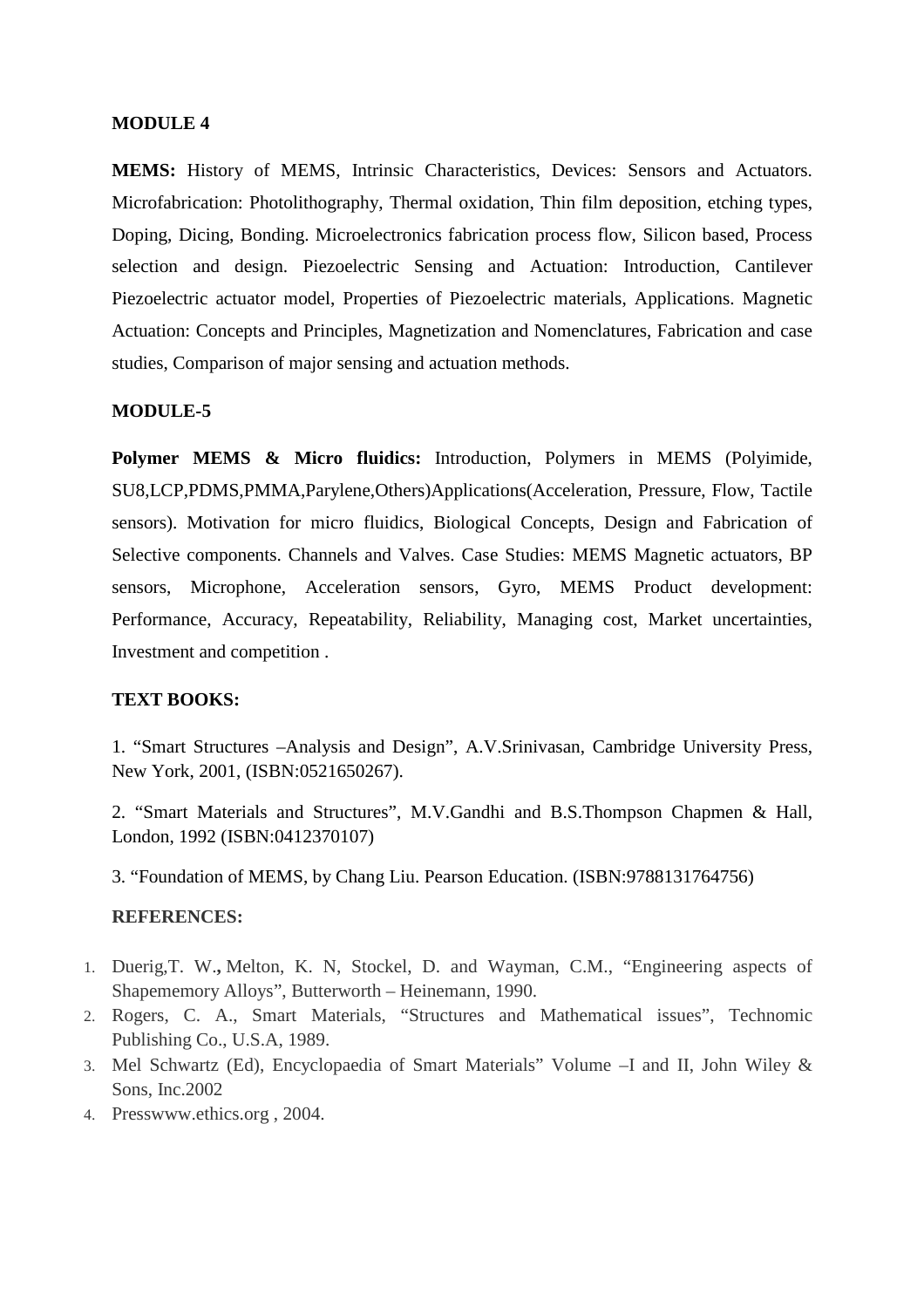# **MODELING AND SIMULATION LABORATORY** [AS PER CHOICE BASED CREDIT SYSTEM (CBCS) SCHEME]

| Subject Code                 | 15MAL76     | IA Marks        | $\div$ 20 |
|------------------------------|-------------|-----------------|-----------|
| No. of Lecture Hrs./ Week :  | $^{\prime}$ | Exam Hours : 03 |           |
| No. of Practical Hrs./Week : | 02          | Exam Marks : 80 |           |

#### **PART-A**

- 1. Stress analysis of a plate with circular hole
- 2. Stress analysis of rectangular L bracket
- 3. Stress analysis of beam
- 4. Mode frequency analysis of beam
- 5. Harmonic analysis of a 2D component
- 6. Stress analysis of an axi symmetric component
- 7. Thermal stress analysis of a 2D component
- 8. Conductive heat transfer analysis of a 2D component
- 9. Convective heat transfer analysis of a 2D component

#### **PART-B**

- 1. Introduction to MAT LAB
- 2. Simulation of spring-mass system using MAT LAB
- 3. Simulation of cam and follower mechanism using MAT LAB

Suggested Packages:

1. ANSYS, NISA, NASTRAN, MAT LAB

#### **Scheme for Examination:**

One Question from Part A - 32 Marks (08 Write up +24) One Question from Part B - 32 Marks (08 Write up +24) Viva-Voce - 16 Marks **Total 80 Marks**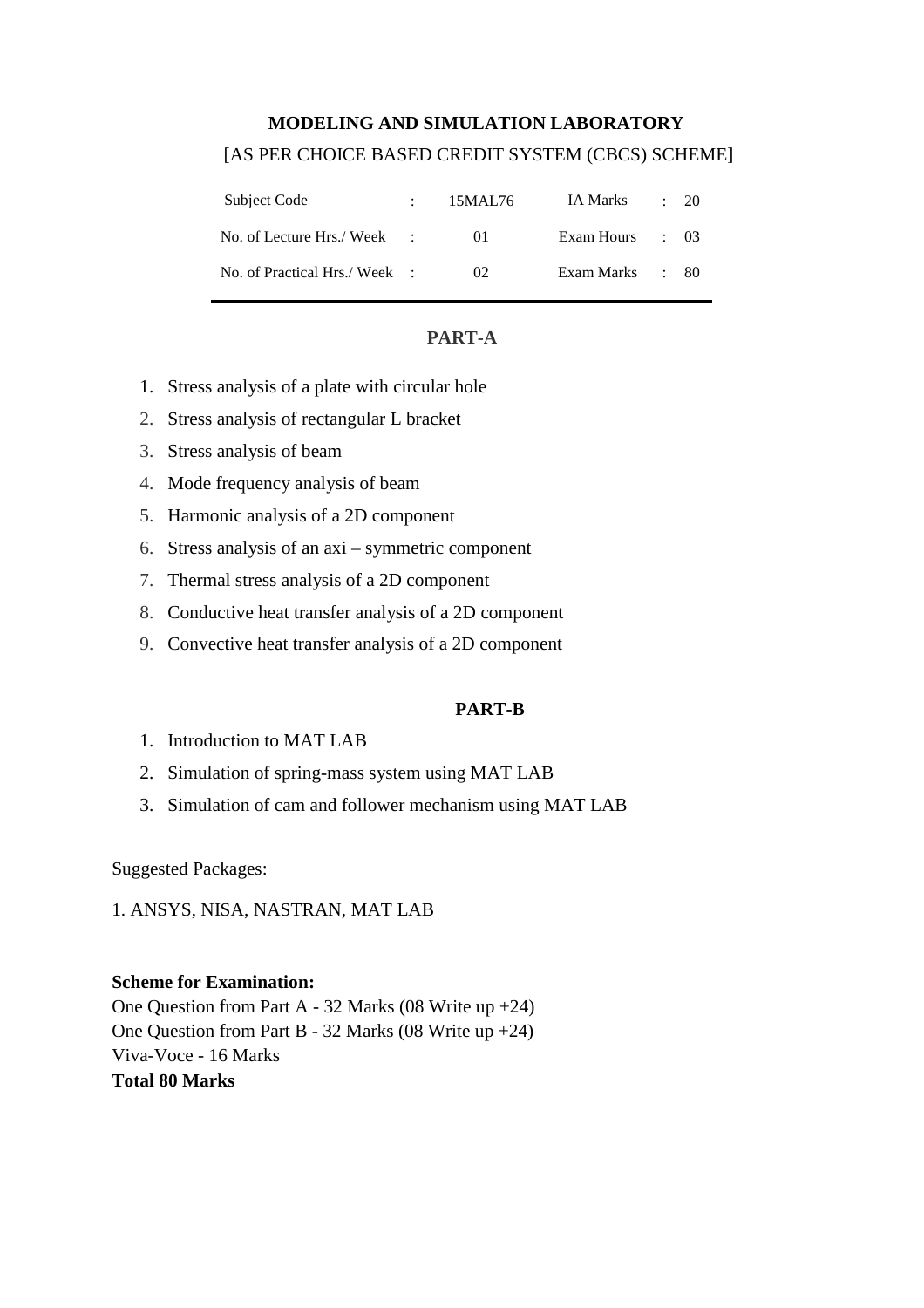# **HYDRAULIC CIRCUITS AND PROGRAM LOGIC CONTROLLERS LABORATORY**

#### [AS PER CHOICE BASED CREDIT SYSTEM (CBCS) SCHEME]

| Subject Code                 | 15MAL77 | IA Marks        | $\cdot$ 20 |
|------------------------------|---------|-----------------|------------|
| No. of Lecture Hrs./ Week :  | $_{01}$ | Exam Hours : 03 |            |
| No. of Practical Hrs./Week : | 02      | Exam Marks : 80 |            |

#### **PART – A**

1. Meter-in and Meter-out concepts in designing of Hydraulic Circuits using Single-rod cylinder& 4/2 DCV/ Manual lever operated valve.

2. Application of 4/3 position tandem centre configuration, DCV/Manually operated Valve to demonstrate application in forklifts.

3. Opreaion of Hydraulic motor using 4/3 way valve.

4. Application of Hydraulic accumulator as stand by hydraulic energy source during power failures.

5. Design a circuit and conduct experiment to press a work piece in a fixture by means of a hydraulic cylinder. After the pressing pressure was reached, the hydraulic cylinder is to retract automatically

#### **PART-B**

#### **LOGIC GATES**

1. To draw the ladder program for various logic gates using STEP 7 software and to verify the correctness of the same using the PLC.

#### **DEMORGAN LAW**

2. To draw the ladder diagrams for De Morgan's laws and to verify the truth tables of the same using the PLC.

#### **ARITHMETIC OPERATIONS**

3. To draw and verify the ladder diagram for arithmetic operations using the PLC.

#### **TWO MOTOR SYSTEM (USE OF OFF DELAY TIMER)**

4. To draw and verify the ladder diagram for the given problem using the PLC.

#### **TWO MOTOR SYSTEM (USE OF ON DELAY TIMER)**

5. To draw and verify the ladder diagram for the given problem using the PLC.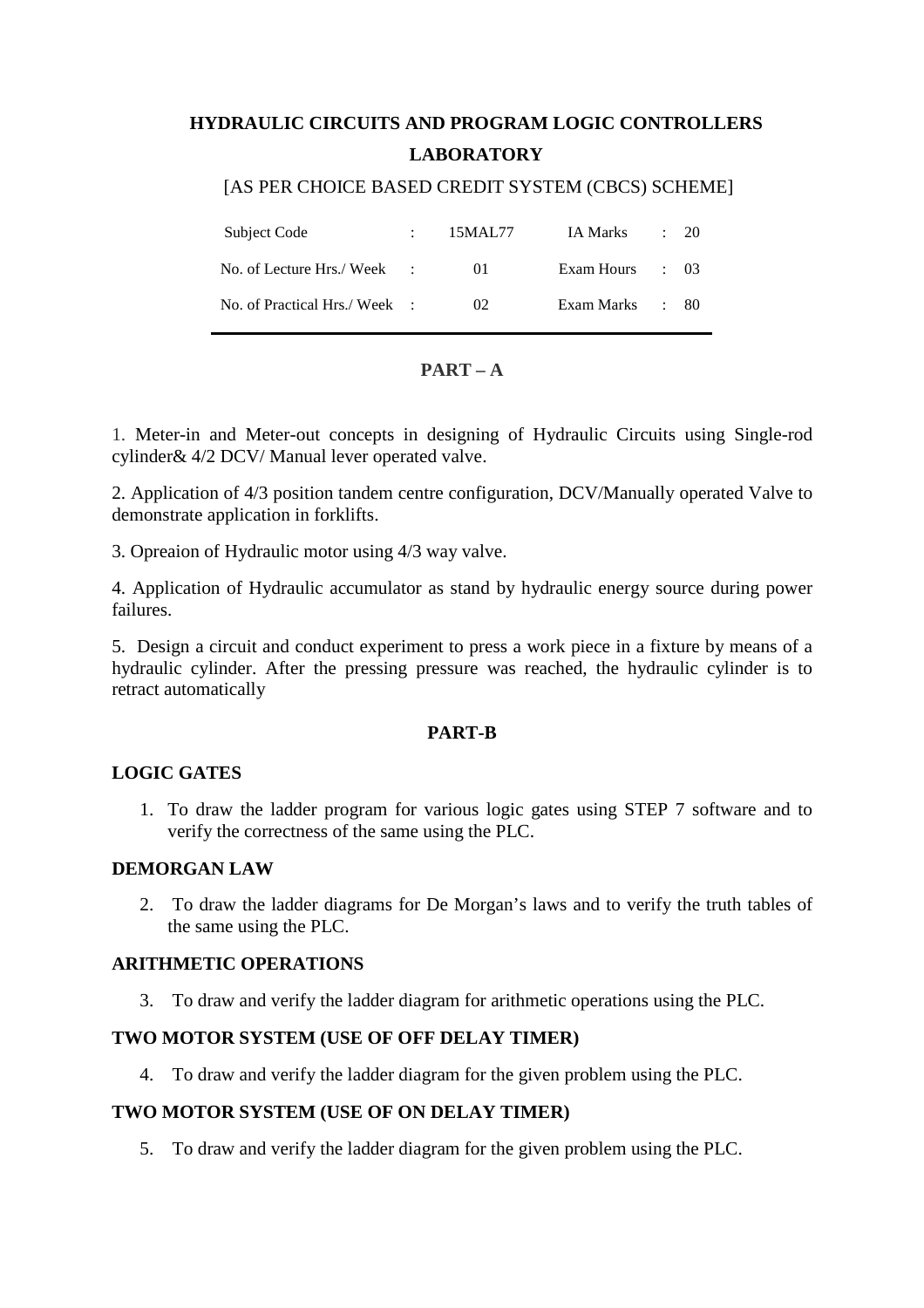#### **SELECTION COMMITTEE**

6. To draw and verify the ladder diagram for the given problem using the PLC.

# **RAILWAY PLATFORM SIGNALLING**

7. To draw and verify the ladder diagram for the given problem using the PLC.

#### **Scheme for Examination:**

One Question from Part A - 32 Marks (08 Write up +24) One Question from Part B - 32 Marks (08 Write up +24) Viva-Voce - 16 Marks **Total 80 Marks**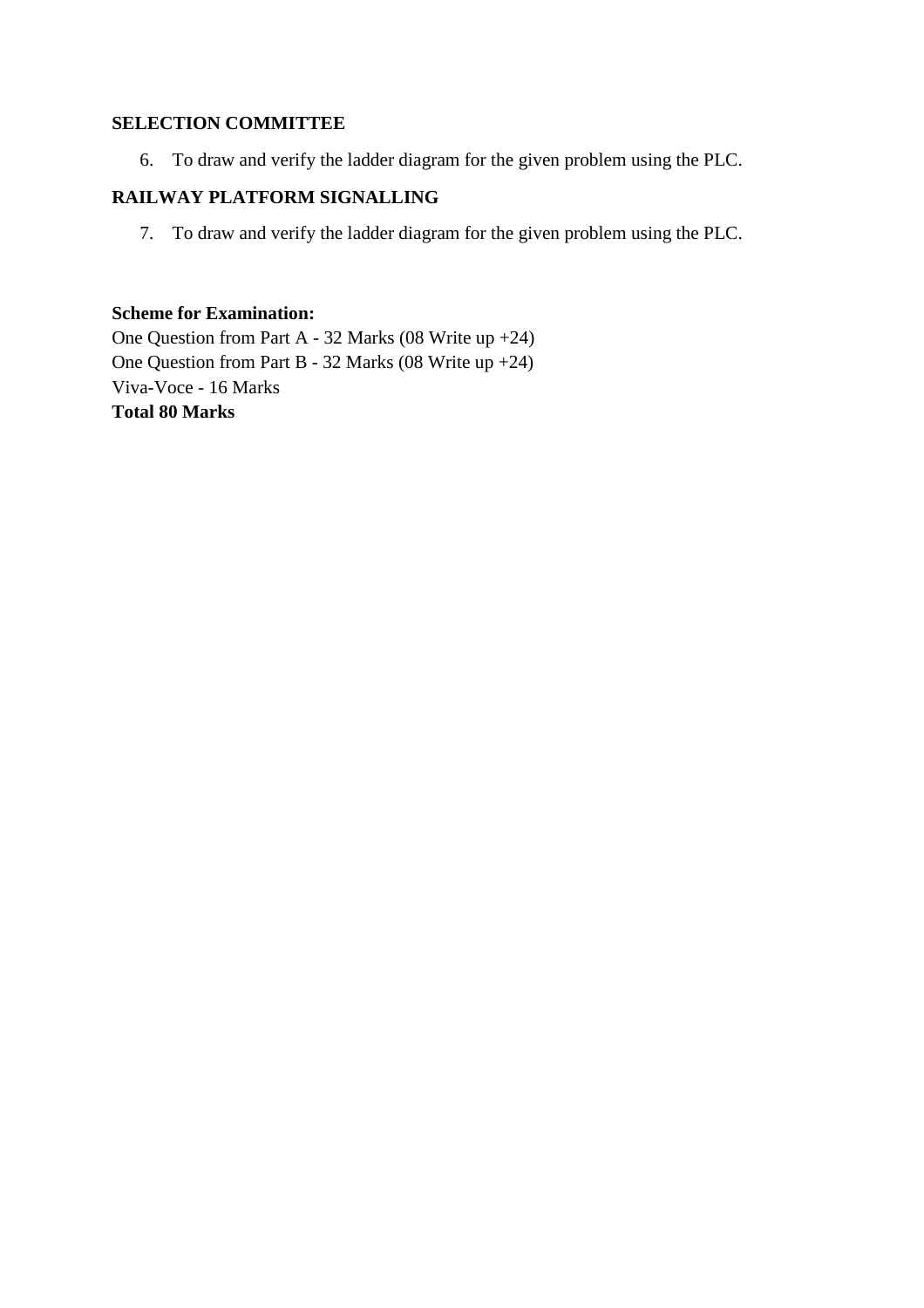# **PROJECT WORK, PHASE-I SEMINAR**

| <b>Course</b> | code    | credits | $L-T-P$     | <b>Assessment</b> |            | <b>Exam</b>     |
|---------------|---------|---------|-------------|-------------------|------------|-----------------|
|               |         |         |             | <b>SEE</b>        | <b>CIA</b> | <b>Duration</b> |
| Project       | 15MAP78 |         | $0 - 0 - 0$ | 100               | 100        | $---$           |
| Work, Phase   |         |         |             |                   |            |                 |
| I Seminar     |         |         |             |                   |            |                 |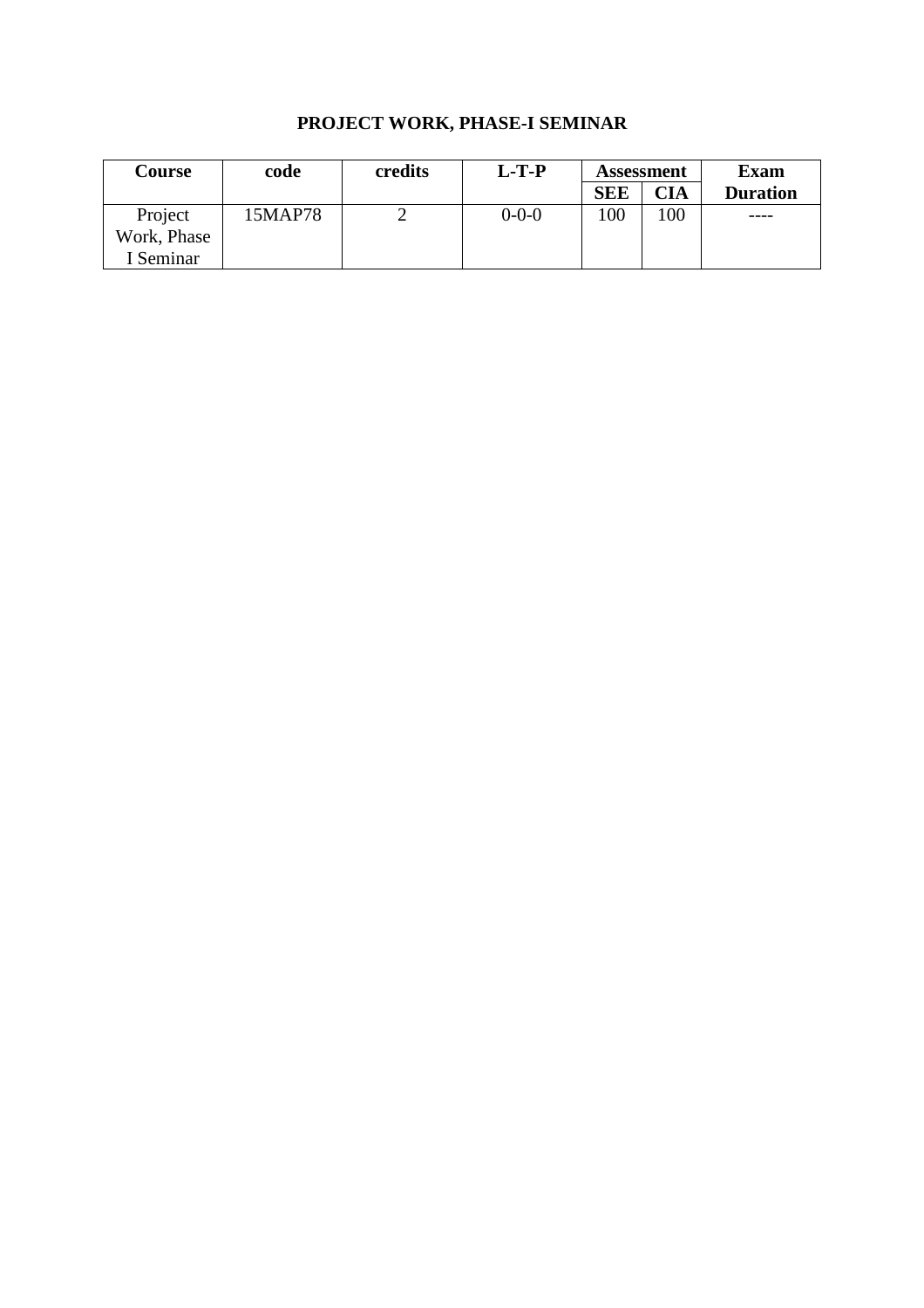#### **TOTAL QUALITY MANAGEMENT**

#### [AS PER CHOICE BASED CREDIT SYSTEM (CBCS) SCHEME]

| Subject Code                              | : 15MA81  | IA Marks        | 20.      |
|-------------------------------------------|-----------|-----------------|----------|
| No. of Lecture Hrs./ Week $\therefore$ 04 |           | Exam Hours : 03 |          |
| Total No. of Lecture Hrs.                 | $\div$ 50 | Exam Marks      | $\pm 80$ |

#### **Module - 1**

Principles and Practice: Definition, basic approach, gurus of TQM, TQM Framework, awareness, defining quality, historical review, obstacles, benefits of TQM. Quality Management Systems: Introduction, benefits of ISO registration, ISO 9000 series of standards, ISO 9001 requirements. **10 Hours**

#### **Module - 2**

Leadership: Definition, characteristics of quality leaders, leadership concept, characteristics of effective people, ethics, the Deming philosophy, role of TQM leaders, implementation, core values, concepts and framework, strategic planning communication, decision making,

#### **10 Hours**

#### **Module - 3**

Customer Satisfaction and Customer Involvement: Customer Satisfaction: customer and customer perception of quality, feedback, using customer complaints, service quality, translating needs into requirements, customer retention, case studies.

Employee Involvement – Motivation, employee surveys, empowerment, teams, suggestion system, recognition and reward, gain sharing, performance appraisal, unions and employee involvement, case studies. **10 Hours**

#### **Module - 4**

Continuous Process Improvement: process, the Juran trilogy, improvement strategies, types of problems, the PDSA Cycle, problem-solving methods, Kaizen, reengineering, six sigma, case studies.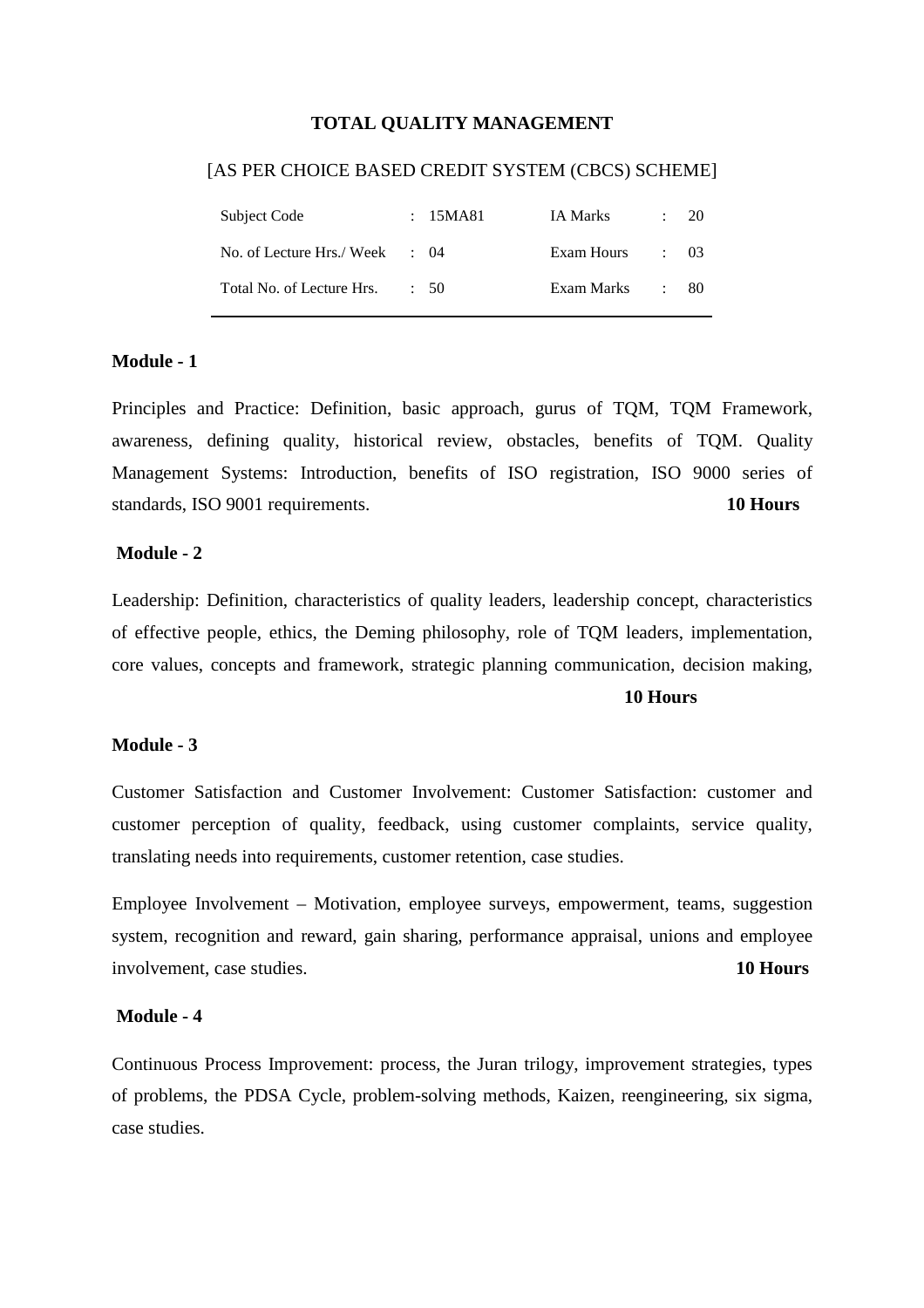Statistical Process Control : Pareto diagram, process flow diagram, cause and effect diagram, check sheets, histograms, statistical fundamentals, Control charts, state of control, out of control process, control charts for variables, control charts for attributes, scatter diagrams, case studies **10 Hours**

#### **Module - 5**

Tools and Techniques: Benching marking, information technology, quality management systems, environmental management system, and quality function deployment, quality by design, failure mode and effect analysis, product liability, total productive maintenance.

#### **10 Hours**

#### **TEXT BOOKS:**

 1. Total Quality Management: Dale H. Besterfield, Publisher -Pearson Education India, ISBN: 8129702606, Edition 03.

 2. Total Quality Management for Engineers: M. Zairi, ISBN:1855730243, Publisher: Wood head Publishing

#### **REFERENCE BOOKS:**

- 1. Managing for Quality and Performance Excellence by James R.Evans and Williuam M Lindsay, 9th edition, Publisher Cengage Learning.
- 2. A New American TQM, four revolutions in management, Shoji Shiba, Alan Graham, David Walden, Productivity press, Oregon, 1990
- 3. Organizational Excellence through TQM, H. Lal, New age Publications, 2008

**Scheme of Examination:** Two question to be set from each module. Students have to answer five full questions, choosing at least one full question from each module.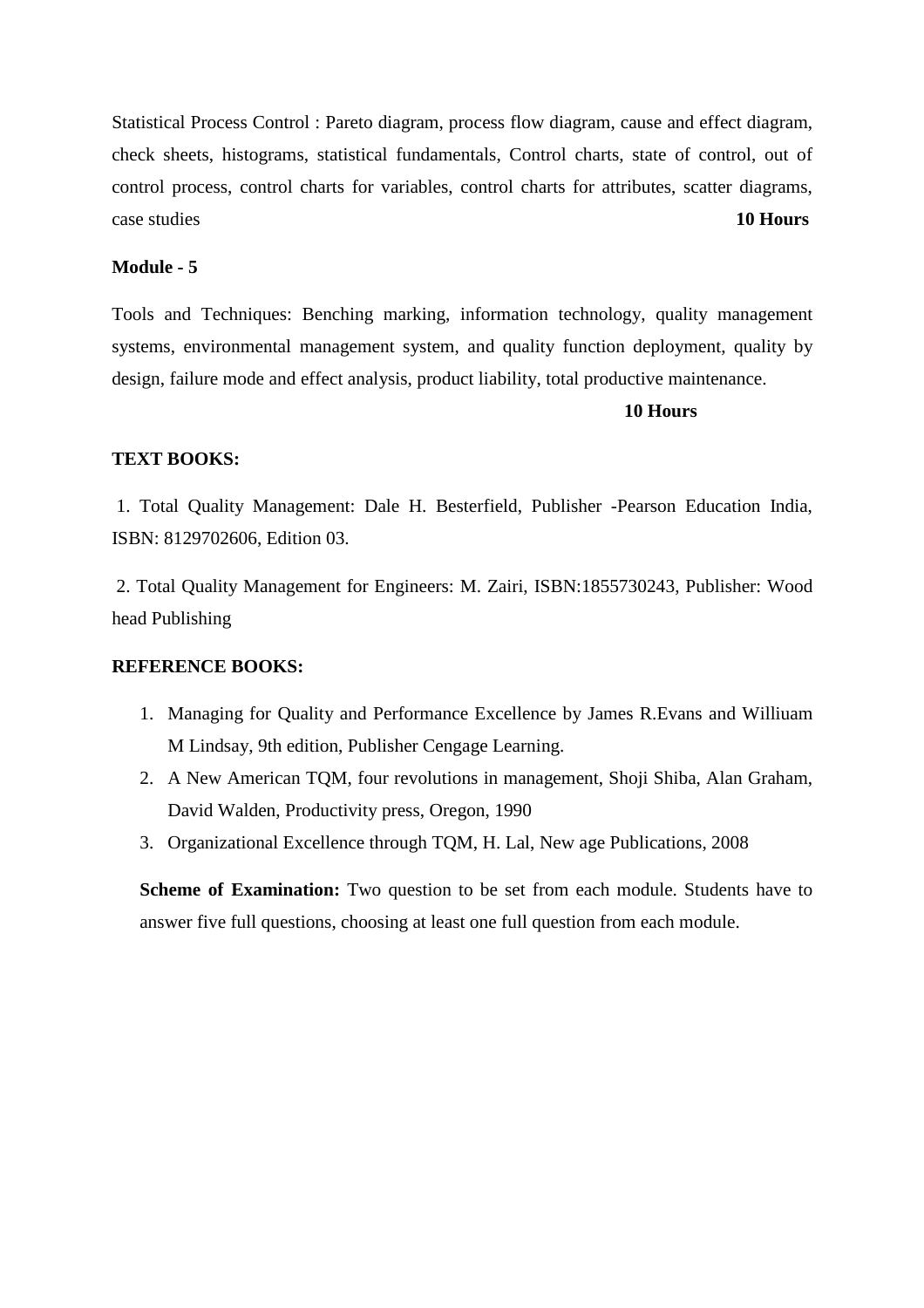#### **INDUSTRIAL ROBOTICS**

# Subject Code : 15MA82 IA Marks : 20 No. of Lecture Hrs./ Week : 04 Exam Hours : 03 Total No. of Lecture Hrs. : 50 Exam Marks : 80

#### [AS PER CHOICE BASED CREDIT SYSTEM (CBCS) SCHEME]

#### **MODULE – 1**

Automation in Manufacturing: Introduction: Automation and robotics, brief history of robotics, social and economic aspects of robots, advantages of using robots, advantages and disadvantages of using robots in industries. Overview of robots-present and future applications. Classification and Structure of Robotic System: Classifications, geometrical configuration, wrist and its motions and effectors and its types, links and joints. Robot drive system: Hydraulic, electric and pneumatic drive system, resolution, accuracy and repeatability, advantages and disadvantages of drive systems. **10 Hours**

#### **MODULE - 2**

Control System and Components: Basic control system concepts and models, transformation and block diagram of spring mass system, controllers-ON and OFF, promotional integral proportional and integral transient and response to second order system. Robot Programming: Introduction, Manual teaching, lead through teaching, programming languages, programming with graphics, storing and operating. Task programs. **10 Hours** 

#### **MODULE - 3**

Robot Motion Analysis: Kinematics-Introduction, direct and inverse kinematics, rotation matrix, composite rotation matrix, rotation matrix about an arbitrary axis, Euler angles representation, homogeneous transformations, links, joints and their parameters, D-H representations. Geometrical approach to direct and inverse kinematics. **10 Hours**

#### **MODULE - 4**

Robot Arm Dynamics: La Grange Euler formulations-joint velocities, kinetic energy potential energy and motion equations of robot manipulator.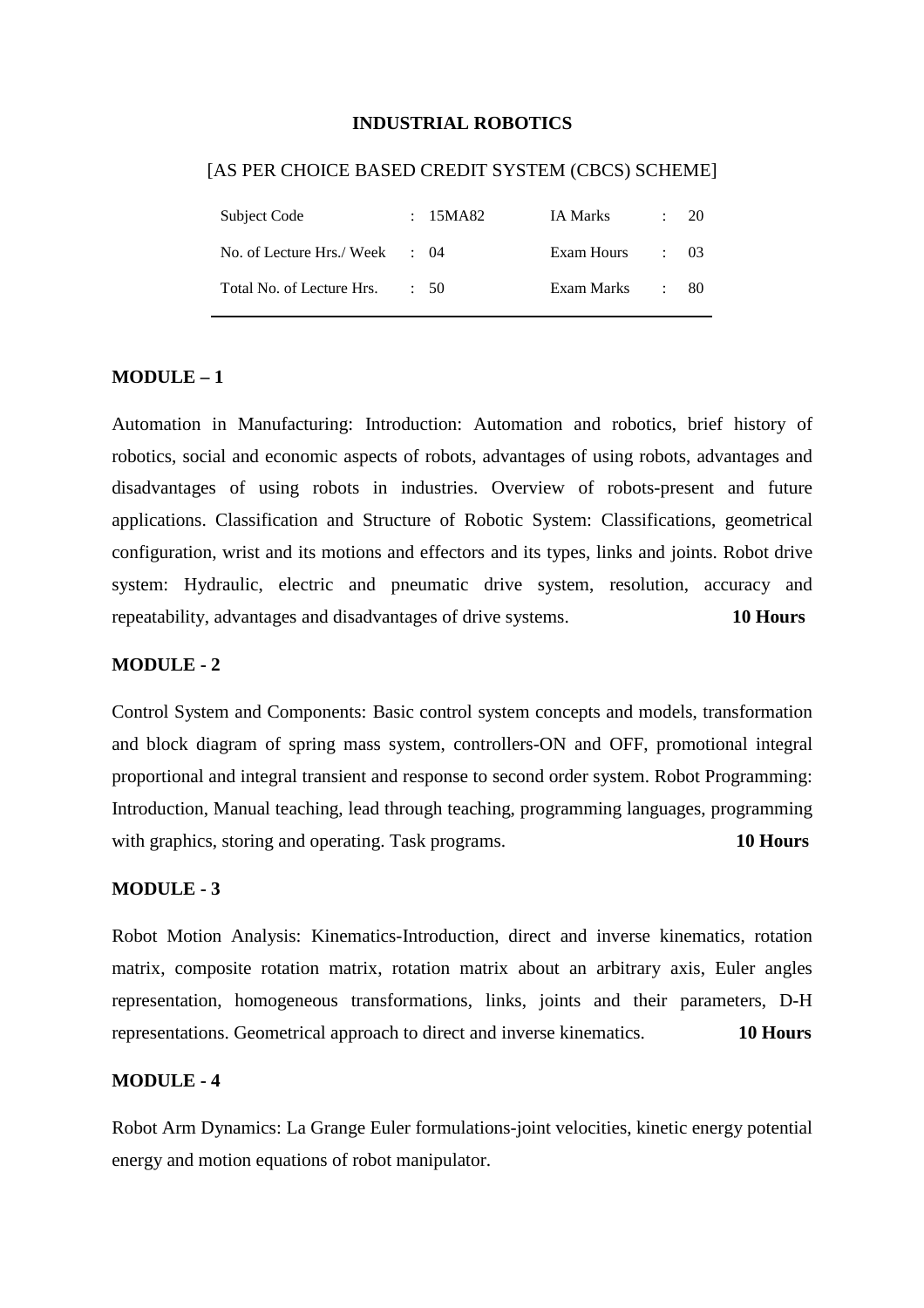Trajectory Planning: Introduction, general considerations on trajectory planning, joint interpolated trajectories, 4-3-4-trajectory example. **10 Hours**

#### **MODULE - 5**

Sensors: State and external state sensors, tactile sensors, non-tactile sensors, proximity sensing, range sensing, and force-torque sensors. Elements of computer vision, sensing and digitizing function in machine vision-image device-lighting techniques-analog to digital signal convention-sampling-quantitization – encoding - image – storage, Image processing and analysis. **10 Hours**

#### **TEXT BOOKS:**

- 1. **Industrial Robotics** Groover, PHI, New Delhi
- 2. **Robotics** Yorem Korem, McGraw Hill Intl. Book Co., New Delhi

#### **REFERENCE BOOKS:**

- 1. **Robot Manipulators, Mathematics, programming and control -**Richard paul.,
- 2. **Robotics** Fu. Gonzales and LeeMcGraw Hill.
- 3. **Fundamentals of Robotics** Robert J. Schiling
- 4. **Robotic Engineering** Richard D Klafer,", PHI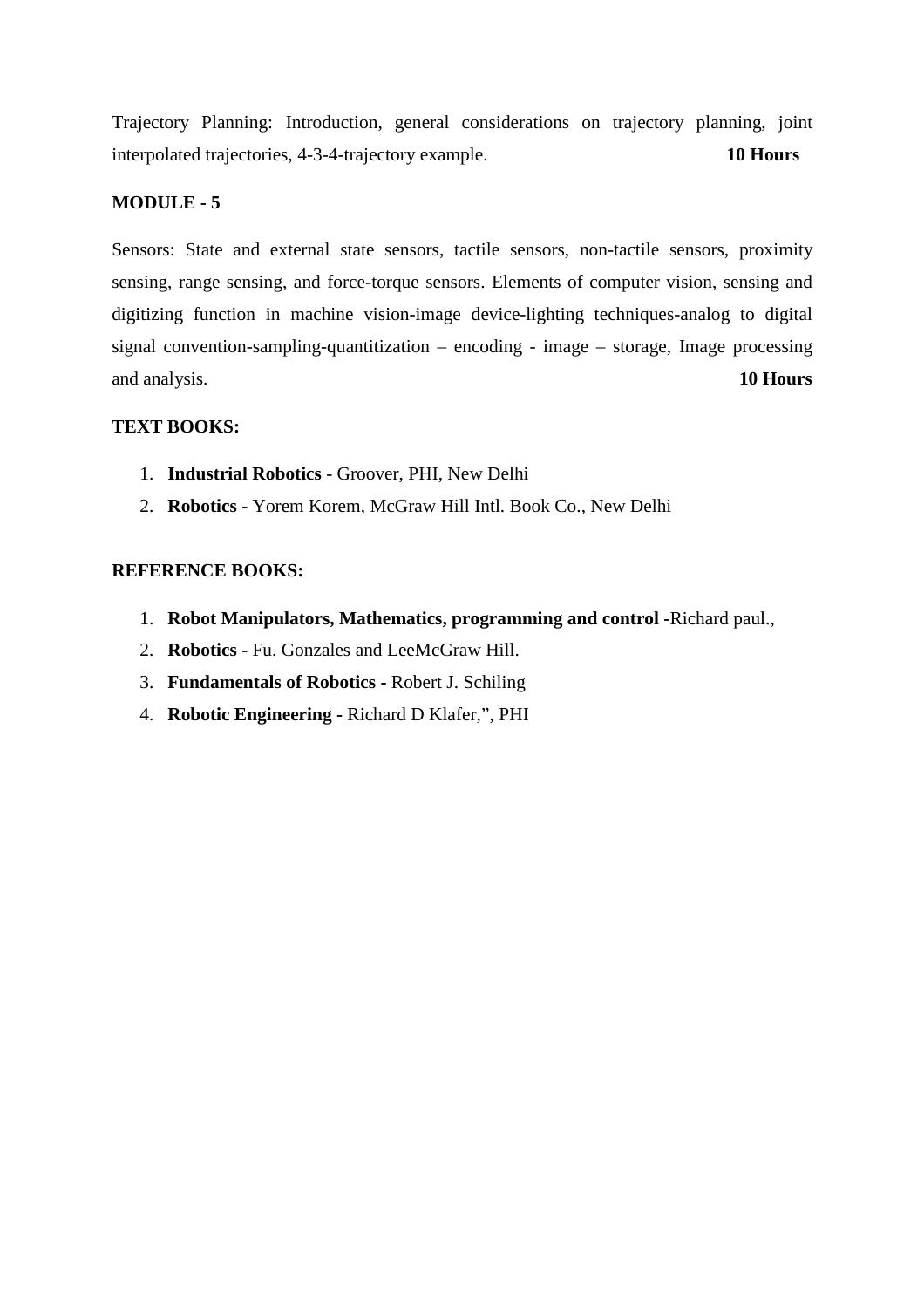#### **PROFESSIONAL ELECTIVE – V**

#### **NON DESTRUCTIVE TESTING**

#### [AS PER CHOICE BASED CREDIT SYSTEM (CBCS) SCHEME]

| Subject Code                             | : 15MA831 | IA Marks   | $\sim 100$      | -20 |
|------------------------------------------|-----------|------------|-----------------|-----|
| No. of Lecture Hrs./Week $\therefore$ 03 |           | Exam Hours | $\therefore$ 03 |     |
| Total No. of Lecture Hrs.                | $\div$ 50 | Exam Marks | $\pm$ 80        |     |

#### **MODULE 1**

#### **NON-DESTRUCTIVE TESTING: AN INTRODUCTION**

Introduction to various non-destructive methods- Comparison of Destructive and Non destructive Tests, Need for Non-destructive testing, merits, limitations and applications. Visual Inspection, Optical aids used for visual inspection, Comparison and selection of various NDT techniques **10 Hours** 

#### **MODULE 2**

**LIQUID PENETRANT TESTING AND MAGNETIC PARTICLE TESTING** Physical principles, procedure for penetrant testing, Penetrant testing materials, Penetrant testing methods – Applications Principle of MPT, Magnetising technical and procedure used for testing a component , Equipment used for MPT , Applications. **10 Hours** 

#### **MODULE 3**

**EDDY CURRENT TESTING AND ACOUSTIC EMISSION TESTING** Principles, Instrumentation for ECT, Various Techniques – High sensitivity Techniques, Single, Multi and high frequency ECT, Applications. Principle of AET,AE signal parameters, Applications. **10 Hours**

#### **MODULE 4**

#### **ULTRASONIC TESTING**

Principle, Ultrasonic transducers, Inspection Methods – Normal Incident Pulse echo Inspection, Through – transmission Testing, angle Beam Pulse-echo testing, Techniques for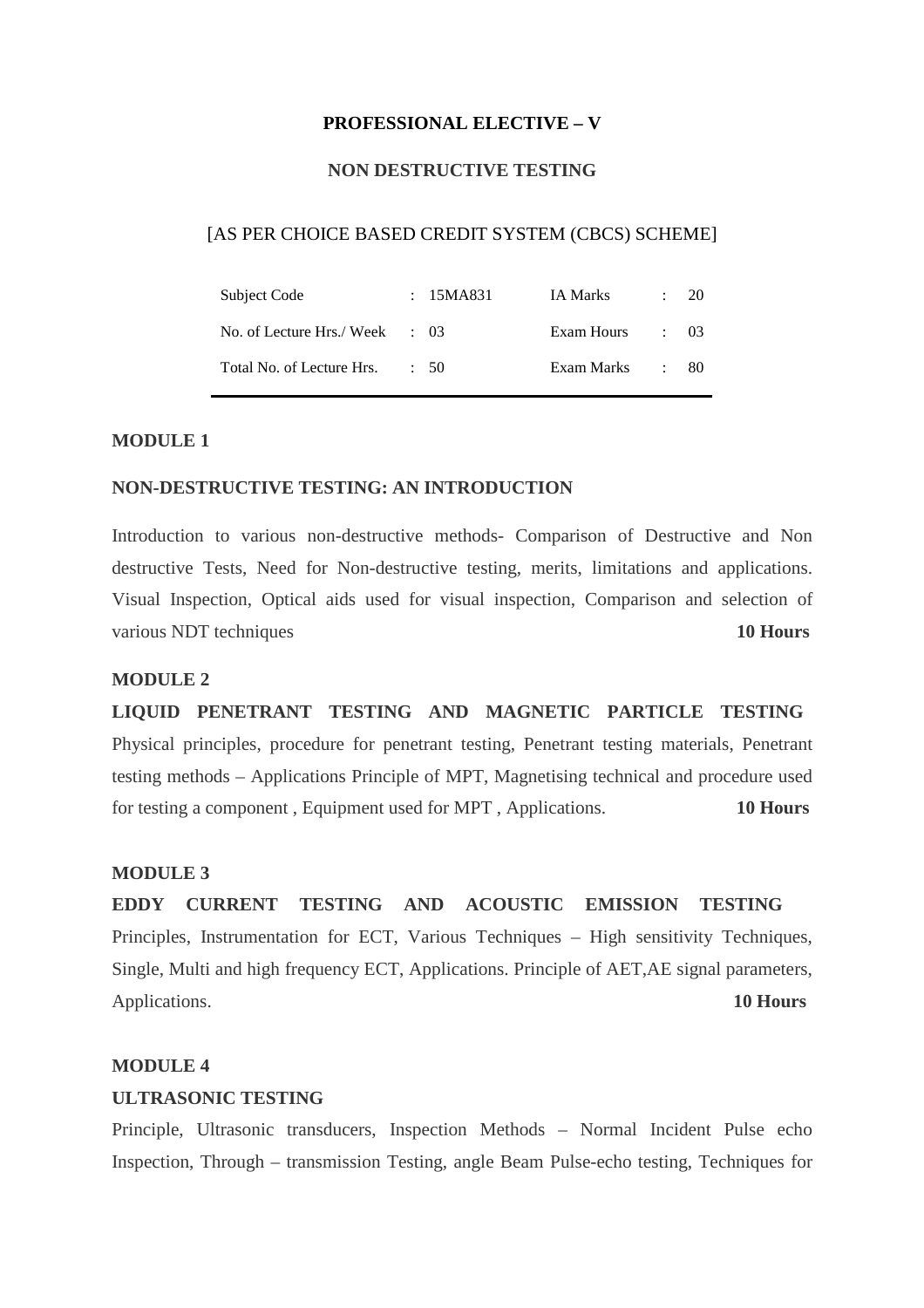Normal Beam Inspection, Ultrasonic Flaw detection Equipment, Modes of display – A-Scan, B-Scan & C- Scan- Applications. **10 Hours**

#### **MODULE 5**

#### **RADIOGRAPHY & HOLOGRAPHY**

Basic principle, Effect of radiation on Film, Radiographic imaging – Inspection Techniques – Single wall single image, Double wall Penetration & Multiwall Penetration technique – Basic Principles of holography, Instrumentation, Applications of holographic techniques– advantages and limitations. **10 Hours**

#### **TEXT BOOKS:**

1. Baldev raj, T Jeyakumar, M. Thavasimuthu "Practical Non Destructive Testing" Narosa publishing house, New Delhi, 2002.

#### **REFERENCES:**

- 1. Krautkramer. J., "Ultra Sonic Testing of Materials", 1st Edition, Springer Verlag Publication, New York, 1996.
- 2. Peter J. Shull "Non Destructive Evaluation: Theory, Techniques and Application" Marcel Dekker, Inc., New York, 2002 www.ndt.net
- 3. Baldev Raj and B.Venkataraman, "Practical Radiology", Narosa Publishing House, 2004
- 4. Birchan.B, "Non-Destructive Testing", Oxford, London, 1975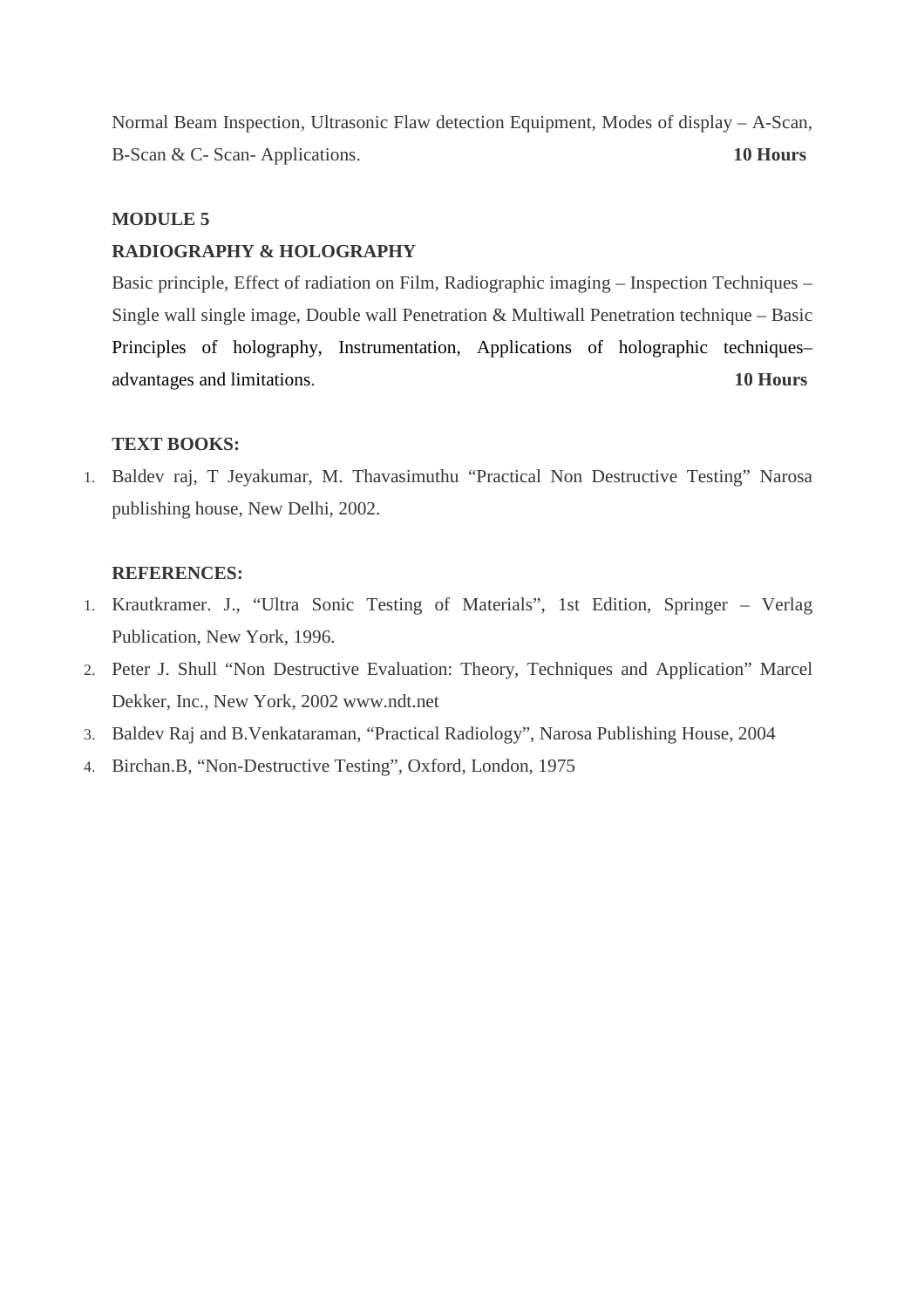#### **PRODUCT LIFE CYCLE MANAGEMENT**

#### [AS PER CHOICE BASED CREDIT SYSTEM (CBCS) SCHEME]

| Subject Code                             | : 15MA832 | IA Marks   |            | 20    |
|------------------------------------------|-----------|------------|------------|-------|
| No. of Lecture Hrs./Week $\therefore$ 03 |           | Exam Hours | $\cdot$ 03 |       |
| Total No. of Lecture Hrs.                | $\div$ 50 | Exam Marks |            | - 80- |

#### **MODULE 1**

**Introduction to Product Life Cycle Management (PLM)** : Definition, PLM Lifecycle model, Threads of PLM, Need for PLM, Opportunities and benefits of PLM, Views, Components and Phases of PLM, PLM feasibility study, PLM visioning.

**PLM Concepts, Processes and Workflow**: Characteristics of PLM, Environment driving PLM,PLM Elements, Drivers of PLM, Conceptualization, Design, Development, Validation, Production, Support of PLM. **10 Hours**

#### **MODULE 2**

**Product Data Management (PDM) Process and Workflow:** PDM systems and importance, reason for implementing a PDM system, financial justification of PDM implementation. Versioning, check-in and checkout, views, Metadata, Lifecycle, and workflow.

#### **10 Hours**

#### **MODULE 3**

**Collaborative Product Development:** Engineering vaulting, product reuse, smart parts, engineering change management, Bill of materials and process consistency, Digital mock-up and prototype development, design for Environment, virtual testing and validation, marketing collateral.

**Tools of Communication for collaborative work**: Creation of 3DXML and CAD drawing using CAD software. Creation of an animation for assembly instructions on 3D via composer, creation of an acrobat 3D document. **10 Hours**

#### **MODULE 4**

**Knowledge and optimization of design products:** Know how, best practices, parameterization of design, Applied problems and Solution on optimization of products using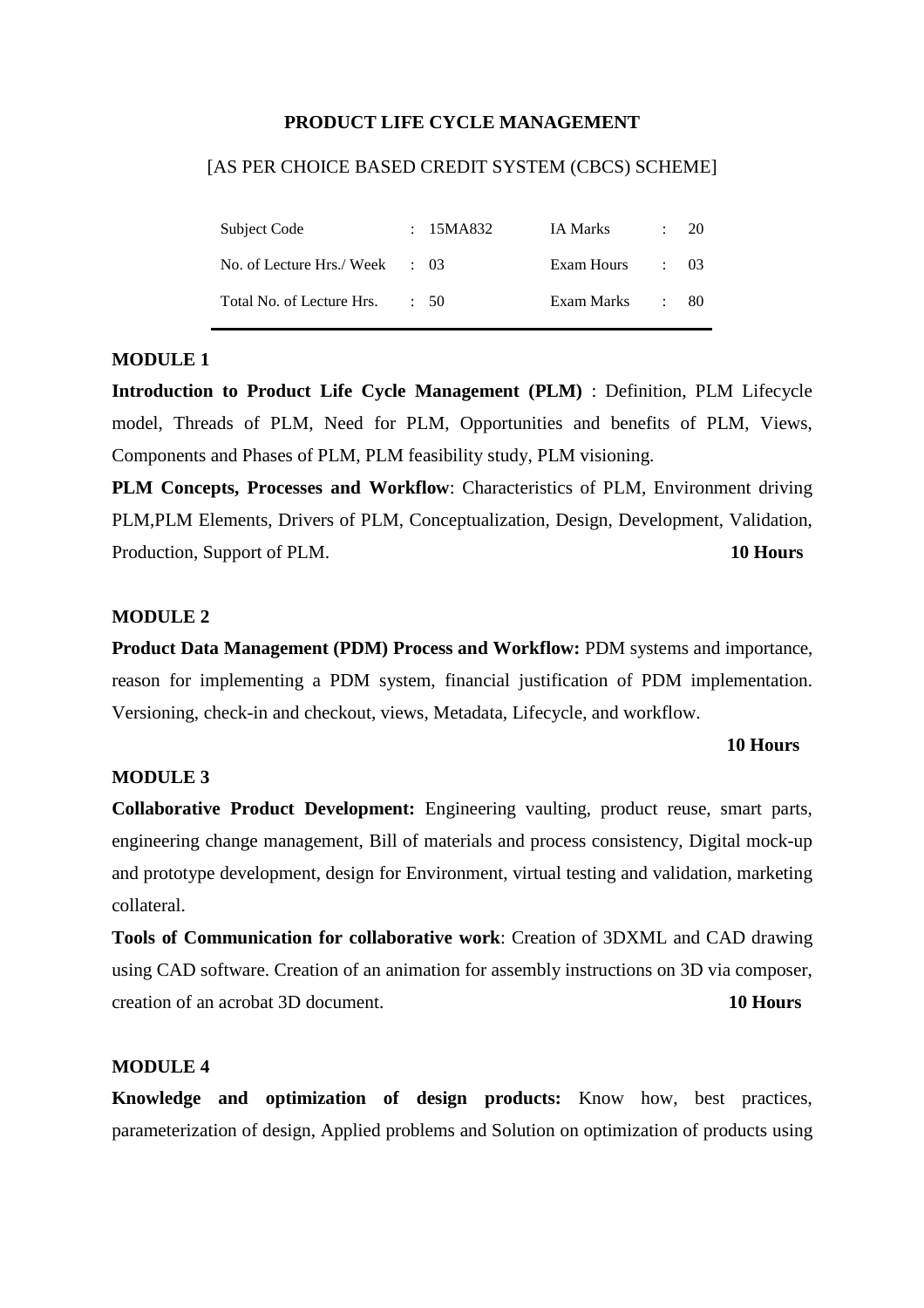power copy, publication, parameters, formula, rule, check, design table, configuration, reaction. **10 Hours** 

#### **MODULE 5**

**Digital Manufacturing – PLM:** Digital manufacturing, benefits manufacturing, manufacturing the first-one, Ramp up, virtual learning curve, manufacturing the rest, production planning.

**Developing a PLM strategy and conducting a PLM assessment:** Strategy, Impact of strategy, implementing a PLM strategy, PLM initiatives to support corporate objectives. Infrastructure assessment, assessment of current systems and applications**. 10 Hours** 

#### **TEXT BOOK**

- 1. Product Lifecycle Management : Grieves, Michael, McGraw-Hil,Edition 2006.ISBN 0071452303
- 2. PDM: Product Data Management: Burden, Rodger, Resource Pub, 2003. ISBN 0970035225.

#### **REFERENCES**

1. Fabio Guidice, Guido La Rosa, Product Design for the environment-A life cycle approach, Taylor and Francis 2006.

- 2. Robert J. Thomas, "NDP: Managing and forecasting for strategic processes".
- 3. Hartman, "Product life cycle management with SAP", 2006

4. Stark, John,"Product Life cycle Management: Paradigm for 21st Century Product Realization ", Springer-Verlag, 2004. ISBN 1852338105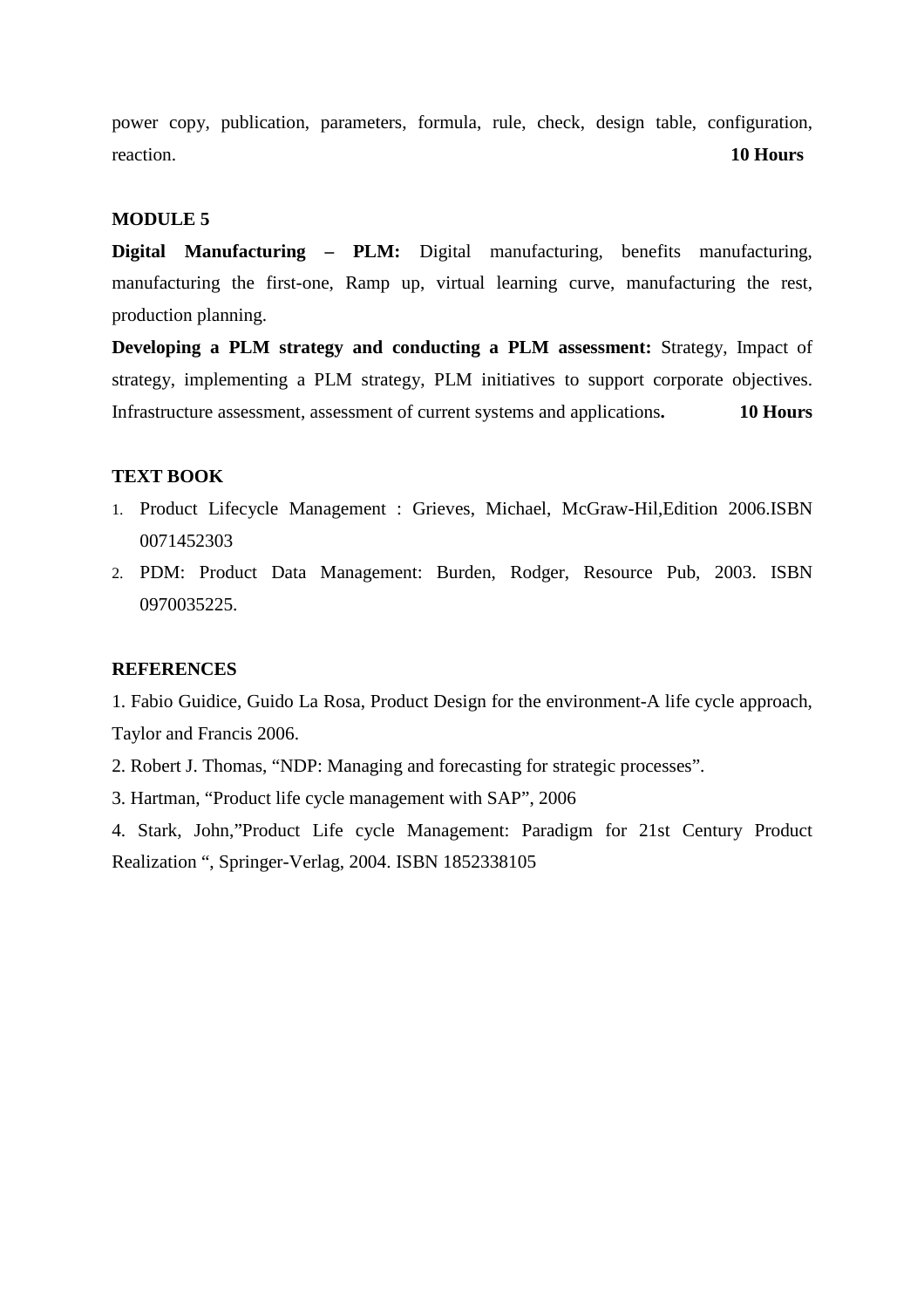#### **MANAGEMENT INFORMATION SYSTEM**

#### [AS PER CHOICE BASED CREDIT SYSTEM (CBCS) SCHEME]

| Subject Code                             | : 15MA833 | IA Marks   |            | 20   |
|------------------------------------------|-----------|------------|------------|------|
| No. of Lecture Hrs./Week $\therefore$ 03 |           | Exam Hours | $\cdot$ 03 |      |
| Total No. of Lecture Hrs.                | $\div$ 50 | Exam Marks |            | -80- |

#### **MODULE 1**

**FOUNDATION CONCEPTS:** Foundations of Information Systems in Business-Information Systems and Technologies, Business applications, Developments, and Management, Competing with Information Technology – Fundamental of Strategic Advantage, Using Information Technology for Strategic Advantage**. 8 Hours**

#### **MODULE 2**

**REVIEW OF INFORMATION TECHNOLOGIES**: Computer Hardware – Computer Systems, End use and Enterprise Computing, Computer Peripherals, Input, output, and Storage Technologies, Computer Software – Application Software, End user application, SystemSoftware.

**REVIEW OF INFORMATION TECHNOLOGIES:** Computer System Management, Data Resource Management – Managing Data Resources, Technical Foundations of Database Management, Telecommunications and Networks – Overview of Telecommunications and Networks, Technical Telecommunications alternatives. **12 Hours**

#### **MODULE 3**

**BUSINESS APPLICATIONS**: Enterprise Communication and Collaboration, Electronic Business Systems – Cross-Functional E-Business systems, Functional E-Business Systems, Electronic Commerce Systems – Electronic Commerce Fundamentals.

**BUSINESS APPLICATIONS:** Commerce Applications and Issues, E-Business Decision Support – Decision Support in E- Business, Artificial Intelligence Technologies in Business. **10 Hours**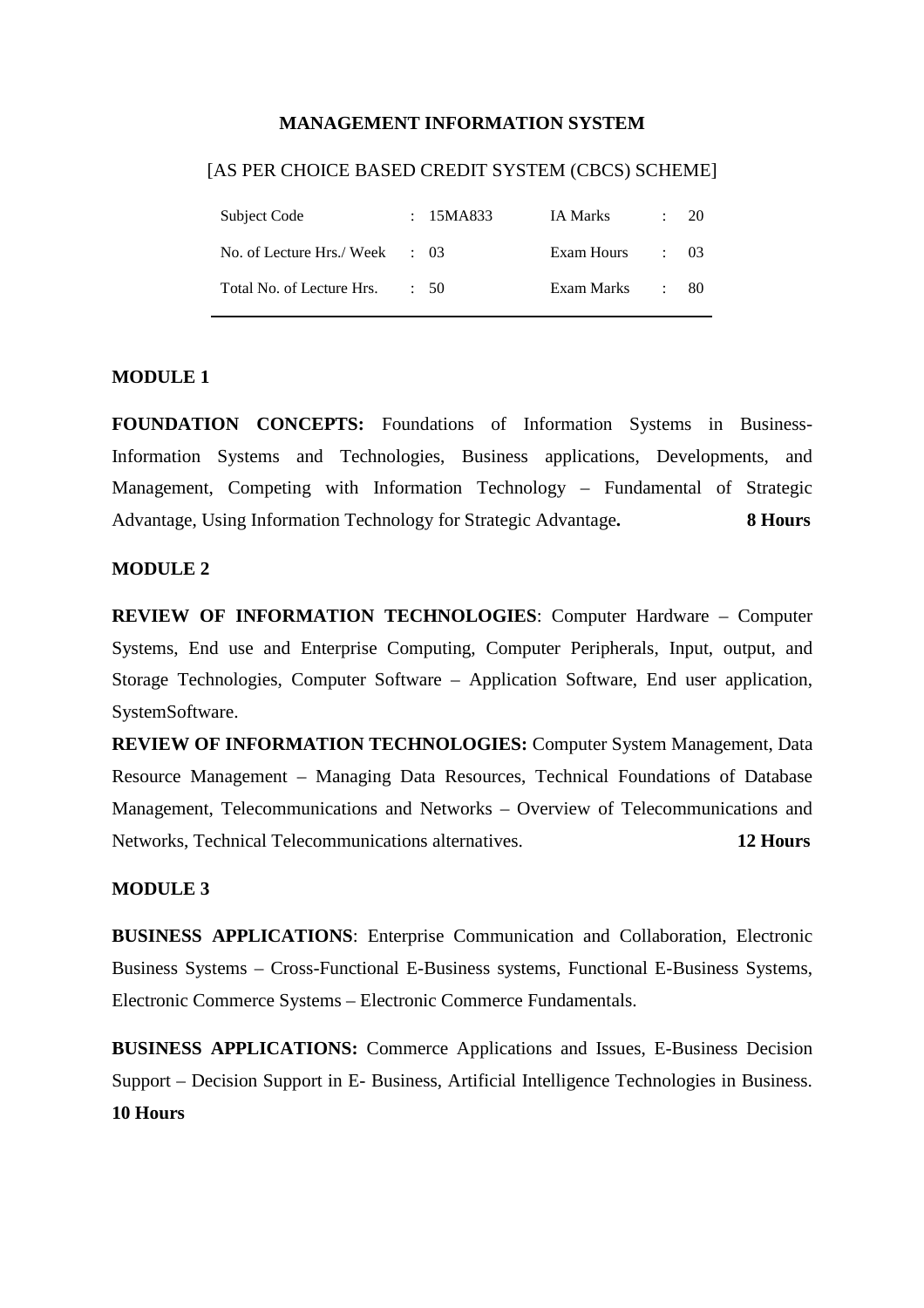#### **MODULE 4**

**BUSINESS APPLICATIONS**: The internet worked E-business Enterprise – The Internet, Intranets and Extranets in Business

**DEVELOPMENT PROCESS:** Developing E- Business Strategies – E – Business Planning Fundamental, Implementing E- Business Strategies, Developing E- Business Solutions – Developing Systems, Implementing E- Business systems**. 12 Hours**

#### **MODULE 5**

**MANAGEMENT CHALLENGES:** Security and Ethical Challenges of E-Business – Security, Ethical and Societal Challenges of E-Business, Security Management of E-Business, Enterprise and Global Management of E-business Technology – Managing E-Business Technologies, Global E- business Technology Management. **8 Hours**

#### **TEXT BOOKS:**

- 1. **Management Information systems** managing information technology in the internet worked enterprise- jams. A O'Brien – Tata McGraw Hill publishing company limited 2002 5<sup>th</sup> Edition ISB 0-07-048637-9
- 2. **Management information system** W.S. Jawadekar TMH 1998 edn ISBN -0-07- 463197-7

#### **REFERENCE BOOKS:**

- 1. **Management Information Systems**-Laaudon & Ludon PHI ISBN 81-203-1282- 1.1990 edn.,
- 2. **Management Information systems** S. Sadogopan. PHI 1998Edn. ISBN 81-203- 1180-9
- 3. **Information systems for modern management** G.R. Murdick PHI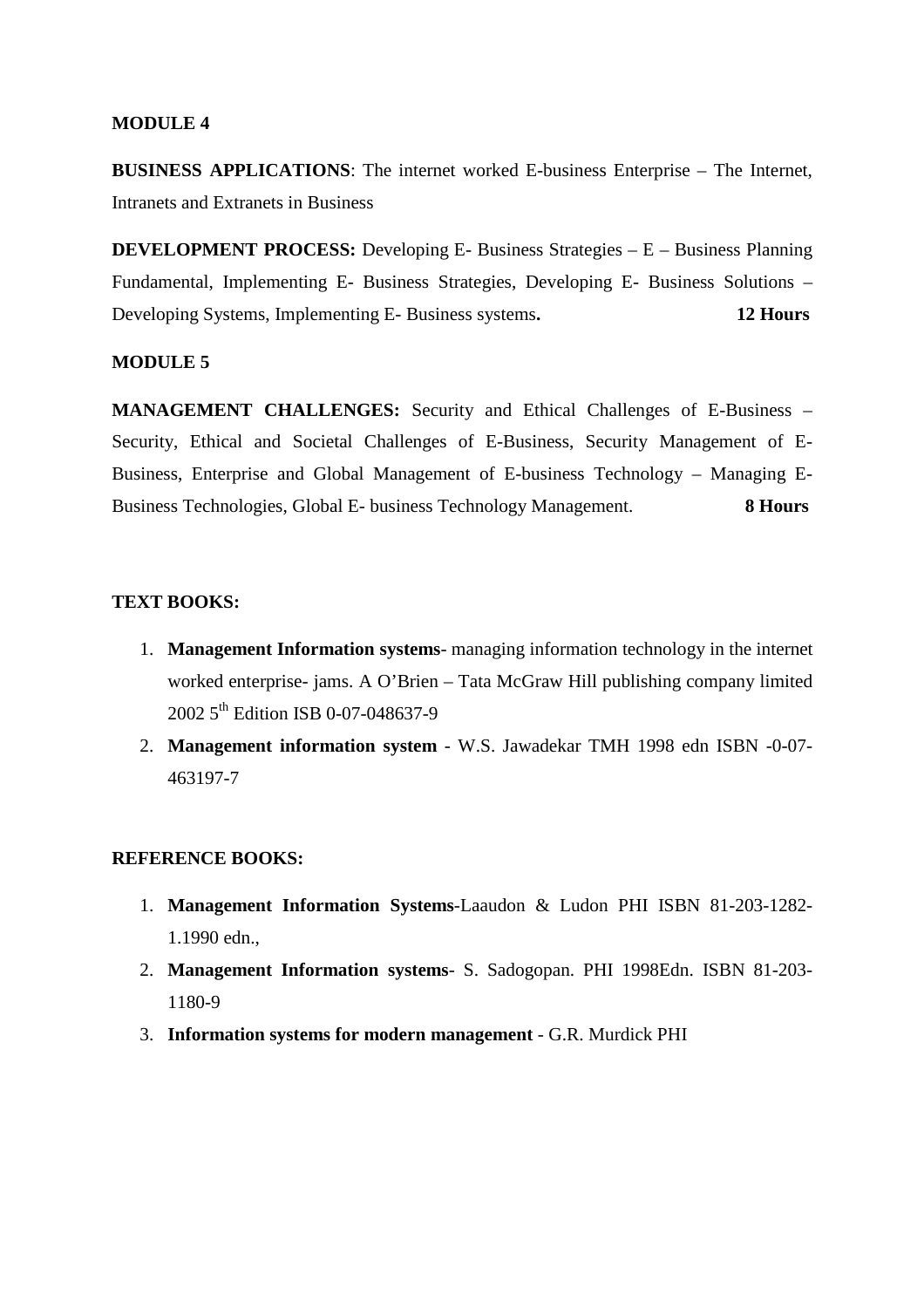#### **FLEXIBLE MANUFACTURING SYSTEMS**

#### [AS PER CHOICE BASED CREDIT SYSTEM (CBCS) SCHEME]

| Subject Code                             | : 15MA834 | IA Marks   |            | $\div$ 20 |
|------------------------------------------|-----------|------------|------------|-----------|
| No. of Lecture Hrs./Week $\therefore$ 03 |           | Exam Hours | $\cdot$ 03 |           |
| Total No. of Lecture Hrs.                | $\div$ 50 | Exam Marks |            | - 80-     |

#### **MODULE 1**

# **PLANNING, SCHEDULING AND CONTROL OF FLEXIBLE MANUFACTURING SYSTEMS**

Introduction to FMS– development of manufacturing systems – benefits – major elements – types of flexibility – FMS application and flexibility –single product, single batch,  $n -$  batch scheduling problem – knowledge based scheduling system. **10 Hours** 

#### **MODULE 2**

# **COMPUTER CONTROL AND SOFTWARE FOR FLEXIBLE MANUFACTURING SYSTEMS**

Introduction – composition of FMS– hierarchy of computer control –computer control of work center and assembly lines – FMS supervisory computer control – types of software specification and selection – trends. **10 Hours**

#### **MODULE 3**

#### **FMS SIMULATION AND DATA BASE**

Application of simulation – model of FMS– simulation software – limitation – manufacturing data systems – data flow – FMS database systems – planning for FMS database. **10 Hours**

#### **MODULE 4**

#### **GROUP TECHNOLOGY AND JUSTIFICATION OF FMS**

Introduction – matrix formulation – mathematical programming formulation –graph formulation – knowledge based system for group technology – economic justification of FMS- application of possibility distributions in FMS systems justification. **10 Hours**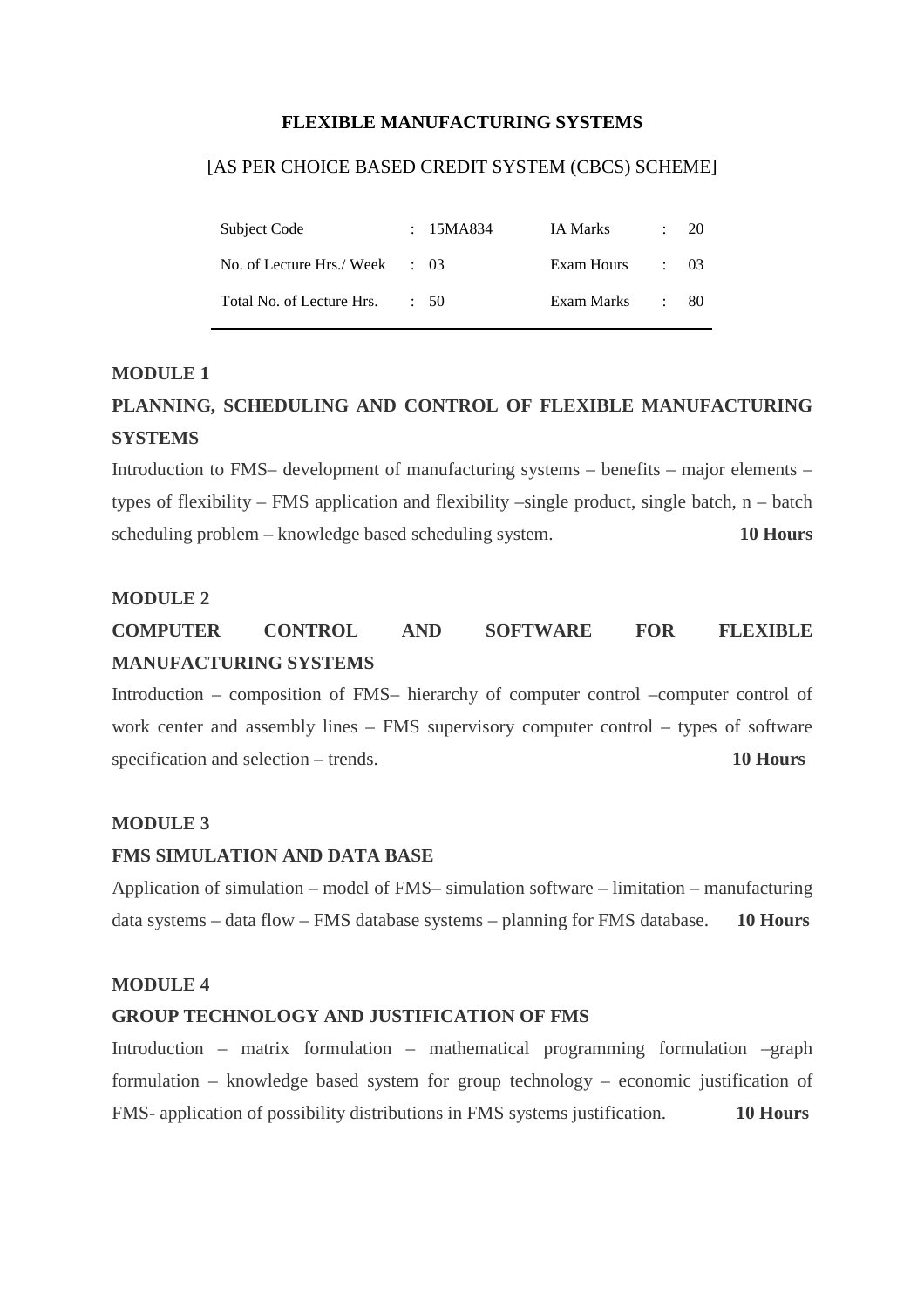#### **MODULE 5**

**APPLICATIONS OF FMS AND FACTORY OF THE FUTURE** FMS application in machining, sheet metal fabrication, prismatic component production – aerospace application – FMS development towards factories of the future – artificial intelligence and expert systems in FMS – design philosophy and characteristics for future.

#### **10 Hours**

#### **TEXT BOOKS**

1. Jha, N.K. "Handbook of flexible manufacturing systems", Academic Press Inc., 1991.

#### **REFERENCES:**

- 1. Radhakrishnan P. and Subramanyan S., "CAD/CAM/CIM", Wiley Eastern Ltd., New Age International Ltd., 1994.
- 2. Raouf, A. and Ben-Daya, M., Editors, "Flexible manufacturing systems: recent development", Elsevier Science, 1995.
- 3. Groover M.P., "Automation, Production Systems and Computer Integrated Manufacturing", Prentice Hall of India Pvt., New Delhi, 1996.
- 4. Kalpakjian, "Manufacturing Engineering and Technology", Addison-Wesley Publishsing Co., 1995.
- 5. Taiichi Ohno, "Toyota Production System: Beyond large-scale Production", Productivity Press (India) Pvt. Ltd. 1992.